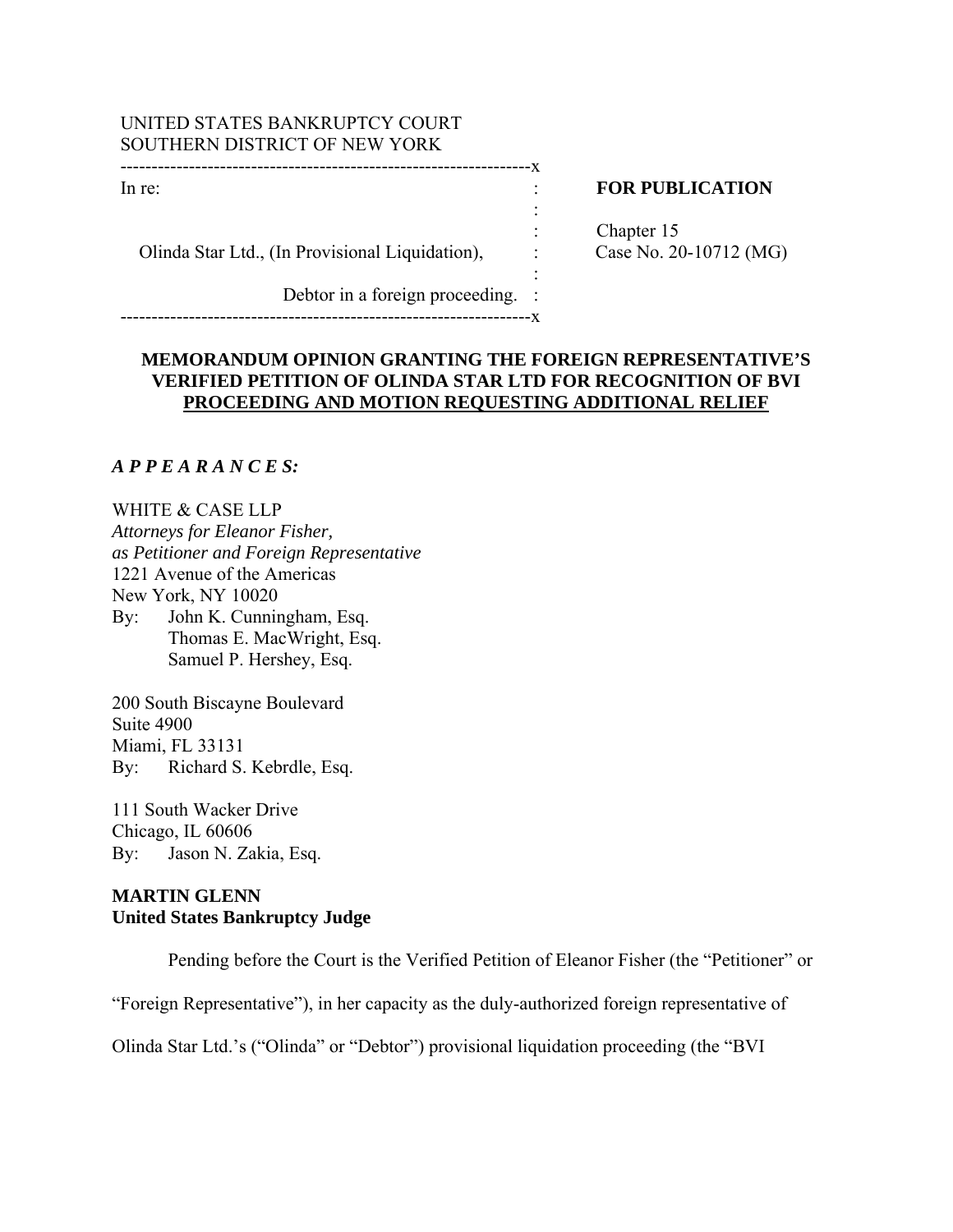Proceeding") pending in the BVI Commercial Court (the "BVI Court"), seeking entry of an order:

- (i) granting recognition of the BVI Proceeding pursuant to section 1517 of title 11 of the United States Code (the "Bankruptcy Code") as the "foreign main proceeding" of the Debtor, and all relief included therewith as provided in section 1520 of the Bankruptcy Code;
- (ii) recognizing the Petitioner as the "foreign representative" of the BVI Proceeding;
- (iii) granting full force and effect and comity to the BVI Scheme (as defined below) and additional relief set forth pursuant to section 1521(a) or 1507(a) of the Bankruptcy Code; and
- (iv) granting such other and further relief as the Court deems just and proper.

("Verified Petition," ECF Doc.  $\# 2$  at 8; "Proposed Order," ECF Doc.  $\# 2$ , Ex. A.) In the alternative, the Foreign Representative requests that the Court recognize the BVI Proceeding as a foreign nonmain proceeding of the Debtor, and grant the discretionary relief requested pursuant to sections 1521(a), 1507(a) and 105(a) of the Bankruptcy Code. (Verified Petition at 8 n.4; Proposed Order.)

The Verified Petition is supported by the Declaration of Grant Carroll Pursuant to 28 U.S.C. § 1746 ("Carroll Declaration," ECF Doc. # 3) and the *Omnibus Motion of the Foreign Representative for Entry of an Order (I) Approving the Withdrawal by the Foreign Representative of the Verified Petition for Recognition of the Brazilian RJ Proceeding as to Olinda Star Ltd. (In Provisional Liquidation) and Dismissal of its Chapter 15 Case, and (II) Granting the Foreign Representative's Renewed Request for Recognition of the Brazilian RJ Proceeding as to Arazi S.a.r.l. Pursuant to 11 U.S.C. §§ 1515, 1517, and 1520 and Giving Full Force and Effect to the Brazilian Reorganization Plan as to Arazi S.a.r.l Pursuant to 11 U.S.C. §§ 105(a), 1507(a), 1145, 1521(a) and 1525(a)* (the "Omnibus Motion," Case No. 18-13952 (MG), ECF Doc. # 197) pending before this Court in the related chapter 15 proceeding, *Serviços*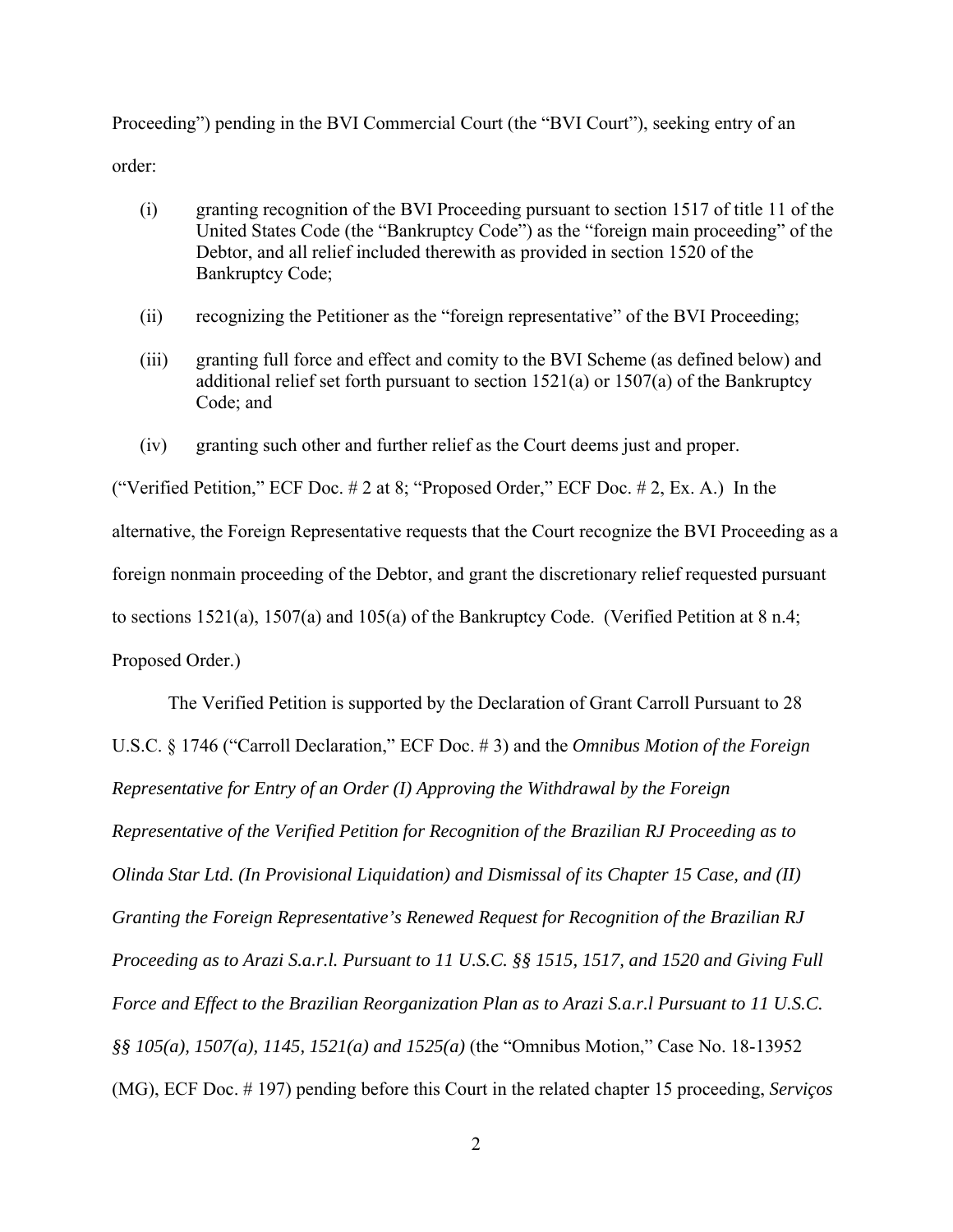*de Petróleo Constellation S.A*., *et al.*, Case No. 18-13952 (MG) (the "First Chapter 15 Proceeding").

The Court assumes familiarity with the facts in this case and refers to its previous opinion in the First Chapter 15 Proceeding, *In re Serviços de Petróleo Constellation S.A., et al*., 600 B.R. 237 (Bankr. S.D.N.Y. 2019) [hereinafter "*SPC Opinion*"], recounting the circumstances leading to Olinda's restructuring in the BVI and the pending Verified Petition. The foreign representative in the First Chapter 15 Proceeding, Andrew Childe, sought this Court's recognition of the joint judicial reorganization (*recuperação judicial* or "RJ") of certain entities within the Constellation group of companies (the "Constellation Group")<sup>1</sup> in the jointly administered judicial organization proceeding (the "Brazilian RJ Proceeding") pending in the 1st Business Court of Rio de Janeiro (the "Brazilian RJ Court"). *SPC Opinion* at 243–44. On the same day that Olinda and certain of its affiliates filed as debtors in the Brazilian RJ Proceeding and the First Chapter 15 Proceeding, Olinda commenced the BVI Proceeding pending in the BVI Court. (Verified Petition at 9.)

 In June 2019, the Brazilian Court of Appeals upheld a decision to remove Olinda from the Brazilian RJ Proceeding for lack of jurisdiction. (Verified Petition at 10; *SPC Opinion* at 264*.*) In the *SPC Opinion*, this Court granted recognition as a foreign nonmain proceeding to Parent/Constellation and granted recognition as a foreign main proceeding for Petróleo Constellation, Constellation Overseas, Alpha Star, Gold Star, Lone Star, Star International, and Snover. *SPC Opinion* at 246. In light of Olinda's exclusion from the Brazilian RJ Proceeding,

<sup>1</sup> The chapter 15 debtors in the First Chapter 15 Proceeding and their countries of incorporation include: (1) Serviços de Petróleo Constellation S.A. (Brazil); (2) Lone Star Offshore Ltd. (BVI); (3) Gold Star Equities Ltd. (BVI); (4) Olinda Star Ltd. (BVI); (5) Star International Drilling Limited (Cayman Islands); (6) Alpha Star Equities Ltd. (BVI); (7) Snover International Inc. (BVI); (8) Arazi S.à.r.l. (Luxembourg); (9) Constellation Oil Services Holding S.A. (Luxembourg); and (10) Constellation Overseas Ltd. (BVI). *See SPC Opinion* at 246.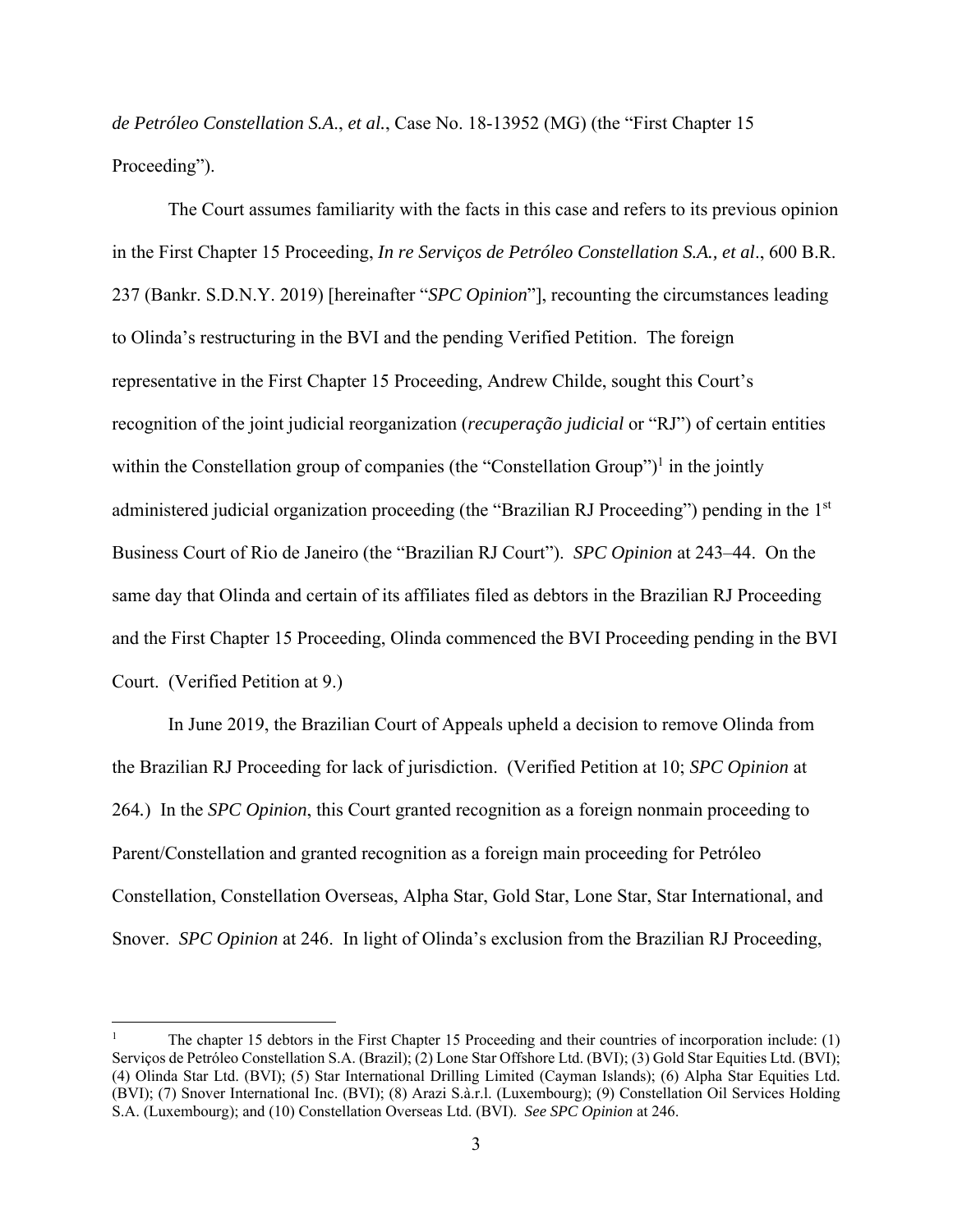however, this Court found that because "[t]he Brazilian Court of Appeals determined that Olinda Star should be removed from the Brazilian RJ Proceeding . . . discussion of this Chapter 15 Debtor's possible recognition is unnecessary." *Id.* at 264.

 After this Court declined to grant recognition to Olinda in the First Chapter 15 Proceeding, Olinda's restructuring changed course. (Verified Petition at 10.) On August 5, 2019, Olinda, the joint provisional liquidators ("JPLs"), certain consenting 2024 Noteholders (as defined below) and other parties to the Constellation Group's plan support agreement (the "PSA Parties") dated June 28, 2019 entered into a term sheet (the "Olinda Term Sheet") governing a parallel restructuring of Olinda's guarantee obligations in the BVI. (*Id*.) The Olinda Term Sheet permitted the transactions contemplated by the RJ Plan to close without a restructuring of Olinda, provided that Olinda's guarantee obligations were modified under BVI law in the BVI Proceeding. (*Id.*)

As of December 18, 2019, the Constellation Group's approximately \$1.5 billion of prepetition debt has been substantially restructured pursuant to the RJ Plan. (*Id.*) On February 25, 2020, following a meeting of Olinda's scheme creditors (the "Scheme Meeting"), and upon notice and a hearing, the BVI Court approved Olinda's BVI law scheme of arrangement (the "BVI Scheme") pursuant to the BVI Business Companies Act, 2004, restructuring the existing guarantee granted by Olinda (the "Prior 2024 Notes Guarantee") in favor of holders (the "2024 Noteholders") of certain 9.00% Cash /0.500% PIK senior secured notes due 2024 (the "Prior 2024 Notes") and allowing Olinda to accede as a guarantor of restructured 2024 Notes (the "Restructured 2024 Notes") as contemplated under the RJ Plan. (Verified Petition 10–11.)

As set forth in the Verified Petition, aside from the relief requested in the Omnibus Motion (which includes dismissal of Olinda in the First Chapter 15 Proceeding), only one step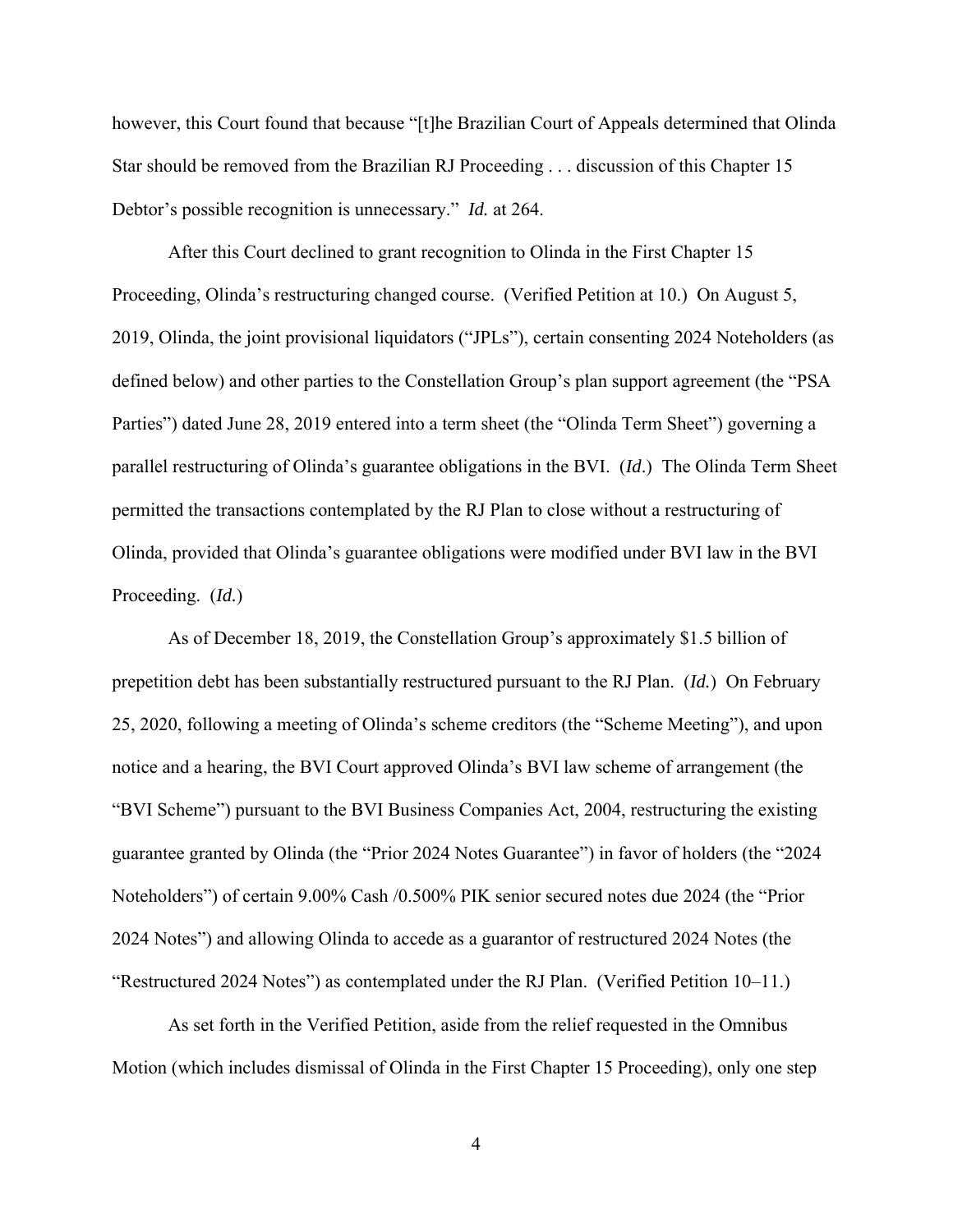remains in consummating the Constellation Group's global restructuring—granting comity to the Prior 2024 Notes Guarantee, which is governed by New York law. (*Id*. at 11.)

 For the reasons set forth below, the Court **GRANTS** the relief sought in the Foreign Representative's Verified Petition in this Memorandum Opinion. The Court will issue a separate memorandum opinion and order addressing the relief requested by the foreign representative in the Omnibus Motion pending in the First Chapter 15 Proceeding, and approving (1) withdrawal by the foreign representative of the Verified Petition for recognition of the Brazilian RJ Proceeding as to Olinda and dismissal of Olinda's chapter 15 case and (2) granting the foreign representative's renewed request for recognition of the Brazilian RJ Proceeding and recognizing and enforcing the RJ Plan with respect to Arazi S.à.r.l.

## **I. BACKGROUND**

 Having set forth the context for the Pending Verified Petition, this Court discusses facts relevant for this Court's decision to grant the relief requested.

#### **A. Location of Olinda's Registered Office and Records**

 On September 7, 2006, Olinda was incorporated in the BVI and registered as a Business Company under the laws of the BVI. (Verified Petition **¶** 1; Carroll Declaration, ¶ 12 n.1, Ex. A.) Olinda maintains its registered office at Tortola Pier Park, Building 1, Second Floor, Wickhams Cay 1, Road Town, Tortola VG1110 in the BVI. (Verified Petition ¶ 1; Carroll Declaration, ¶ 12 n.3, Ex. A.) Olinda's statutory books and records are held in Panama, together with the statutory books and records of certain Constellation Group entities. (Carroll Declaration, ¶ 12 n.3.) Olinda's membership interests are also located in the BVI. (Verified Petition **¶** 1.)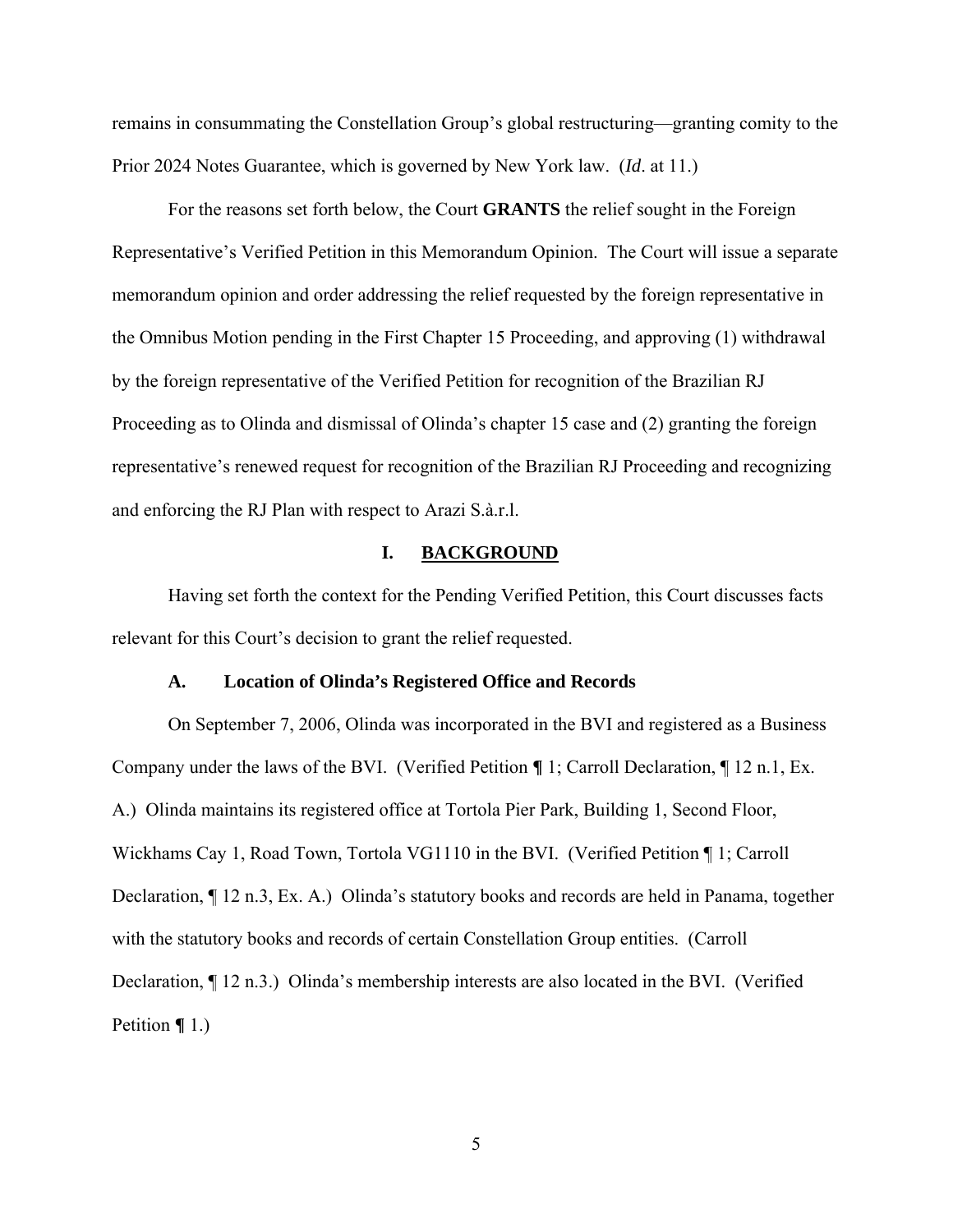#### **B. Location of Olinda's Assets and Operations**

 Olinda is a special purpose vehicle that conducts its business principally on the high seas. (*Id.* ¶ 2.) Its primary asset, the *Olinda Star* drilling rig, is presently completing a contract for a large international oil and gas company in the Indian Ocean. (*Id*.) Olinda also has a client trust account at White & Case LLP, in New York, with a balance of \$1,000.67. (*Id*.)

### **C. Olinda's Capital Structure and Location of its Creditors**

 Olinda is a guarantor and grantor of 2024 Notes, issued by its indirect parent company, Constellation Oil Services Holding S.A. ("Constellation Parent"). (*Id.* ¶ 3.) As of February 6, 2020, the Foreign Representative came to understand that an aggregate principal amount of \$608,455,375 was outstanding under the then-existing 2024 Notes (the "Prior 2024 Notes") pursuant to a New York law-governed indenture (the "Prior 2024 Notes Indenture"). (*Id.*) The Prior 2024 Notes were restructured pursuant to the Brazilian RJ Plan, but the Prior 2024 Notes Guarantee remains in place until the BVI Scheme is consummated. (*Id.*) Petitioner represents that the indenture trustee of the Restructured 2024 Notes is located in New York and, upon information and belief, the participants comprise investment funds and individuals incorporated in various jurisdictions around the world. (*Id.*)

 To secure the Prior 2024 Notes, Olinda granted security over certain collateral, including a mortgage over its drilling rig, the *Olinda Star.* (*Id.* ¶ 4.) Olinda also granted an assignment of insurance policies and pledges on related accounts. (*Id.*) Certain Olinda affiliates were also guarantors and grantors in respect of the Prior 2024 Notes and are now guarantors and grantors in respect of the 2024 Restructured Notes. (*Id.*)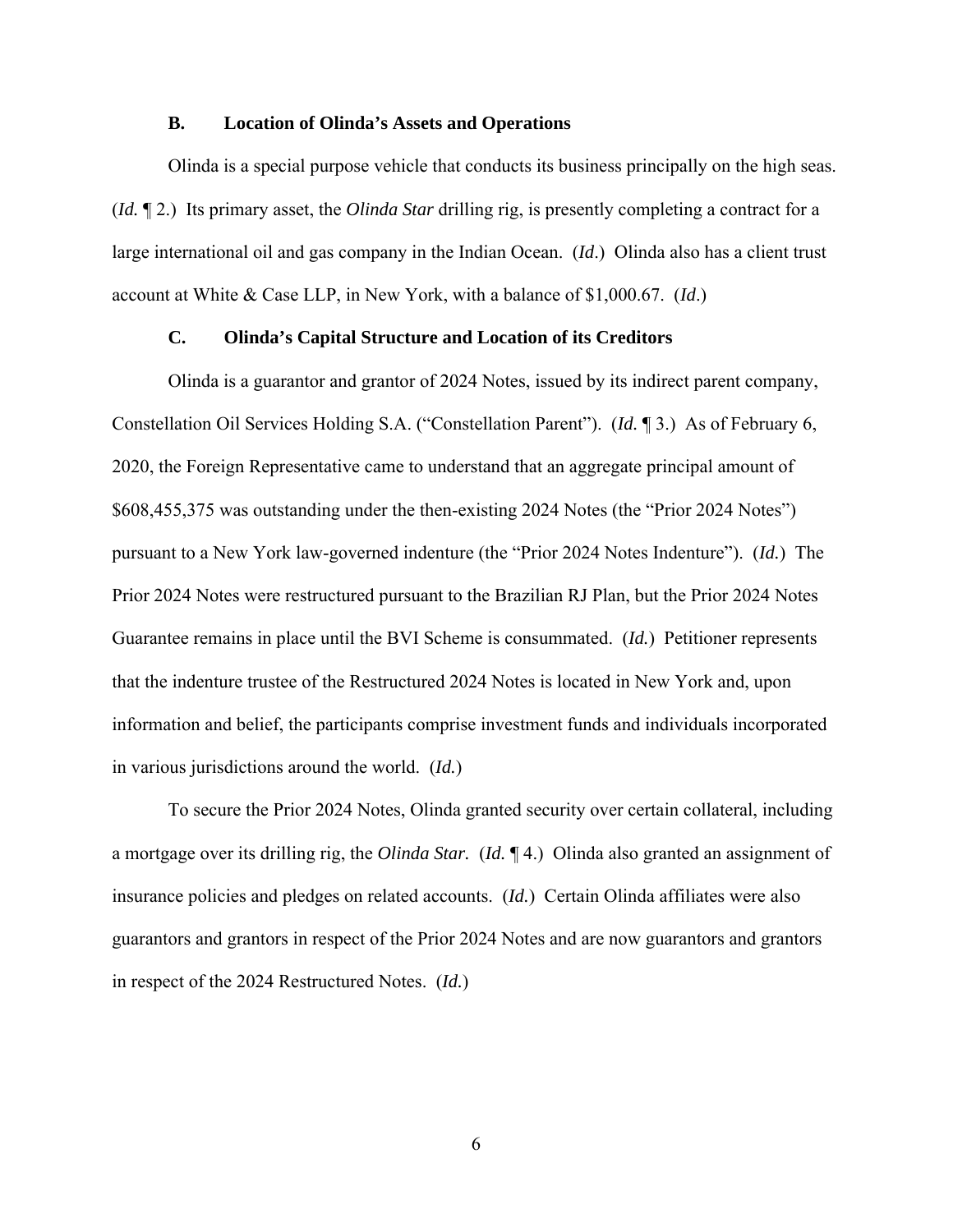#### **D. Olinda's Management and Joint Provisional Liquidation in the BVI**

 Olinda's operational management team is based in Brazil, its treasury function is located in Panama, and its sole director resides in the Cayman Islands. (*Id.* ¶ 5.) For more than a year, however, the BVI court-appointed JPLs have actively overseen and implemented its restructuring in the BVI. (*Id.*)

With respect to Olinda's restructuring in the BVI, there is no process or procedure in place under BVI law equivalent to chapter 11 of the Bankruptcy Code. (*Id.* ¶ 7.) The BVI has a common-law system. (*Id.* ¶ 6.) In the BVI, a company that requires protection of a stay order to present a compromise or arrangement to its creditors must seek the appointment of a provisional liquidator. (*Id.* ¶ 7.) Provisional liquidators are officers of the BVI Court and occupy a fiduciary position with respect to the company's assets and creditors. (*Id.*) The provisional liquidators represent the collective interests of the creditors of the company and protect its assets from undue dissipation. (*Id.*)

 Provisional liquidation is a BVI Court-originated and supervised process. (*Id.* ¶ 9.) The process begins when Debtors file an application with the BVI Court. (*Id.*) After an initial sixmonth period, an application must be made to the BVI Court every three months thereafter to extend the life of the "originating application" commencing the BVI Proceeding. (*Id.*) The BVI Court also requires that the provisional liquidators submit reports on the status of the proceeding every 60 days. (*Id*.) Provisional liquidators must get express court approval for certain action outside the scope of their appointment order, including the power to make a compromise or arrangement with creditors. (*Id*.)

 Olinda has engaged in a "soft-touch" provisional liquidation, with a view to implementing the successful reorganization of Olinda. (*Id.* ¶ 12.) In a "soft-touch" BVI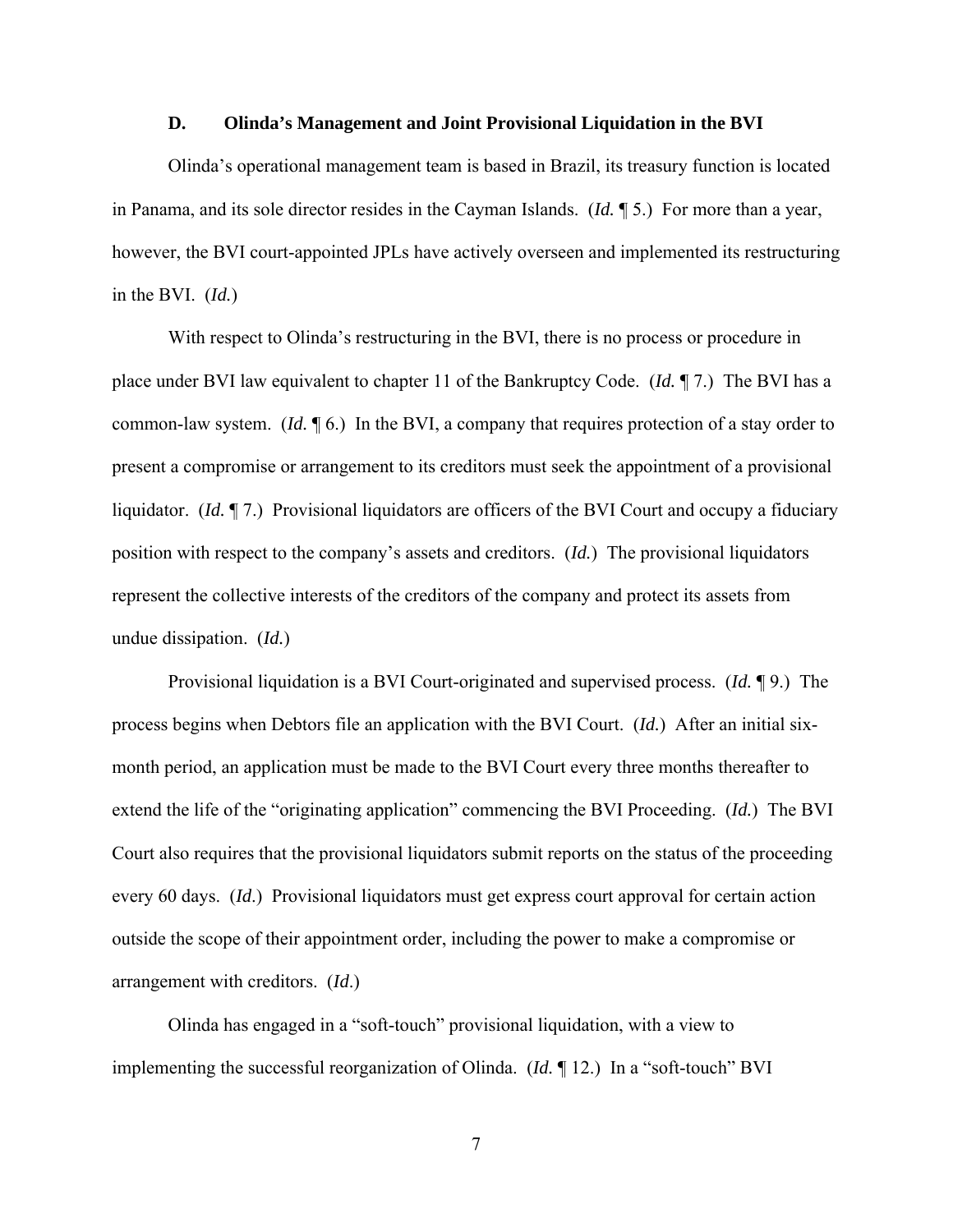provisional liquidation the directors typically retain day-to-day control of the company, but the provisional liquidators are kept apprised of the actions taken by directors in the ordinary course of business. (*Id.* ¶ 8.) However, corporate authority to pursue a course of action that is outside the ordinary course of business (such as proposing entry into a scheme of arrangement to creditors) rests with the provisional liquidators. (*Id.*)

 Under BVI law, at least one JPL of a company must be a BVI resident and hold a BVI insolvency practitioner's license. (Carroll Declaration ¶ 18.) However, a foreign insolvency practitioner meeting the requirements of the BVI Financial Services Commission may be appointed to a company jointly with one or more qualified insolvency practitioners who are resident in the BVI. (*Id.*) On December 7, 2018, Olinda filed an application for the appointment of JPLs. (*Id.* ¶ 19.) Following a hearing on December 13, 2018, the BVI Court issued an order appointing the Petitioner and Paul Pretlove, a qualified insolvency practitioner, as JPLs. (*Id.*, Ex. B.) Mr. Pretlove resides in the BVI and the Petitioner resides in the Cayman Islands. (Verified Petition ¶ 11.) They are both officers of the BVI Court and their authority to act on Olinda's behalf derives from the BVI's Court orders. (*Id.*) Due to the Insolvency Act's residency requirements, the Foreign Representative's ability to serve as a provisional liquidator of Olinda is contingent on the ongoing appointment of BVI-resident provisional liquidator, Mr. Pretlove, with whom she exercises joint and several authority, and is in regular contact. (*Id.*)

 The core powers conferred on the JPLs by the BVI Court are to oversee the exercise of power of the sole director outside the ordinary course of business, and ultimately implement the restructuring. (*Id.*) More specifically, the JPLs have the authority to do all acts and execute, in the name of and on behalf of Olinda, all deeds, receipts and other documents, and for those purposes, use the company seal of Olinda when necessary. (Carroll Declaration ¶ 22.) The BVI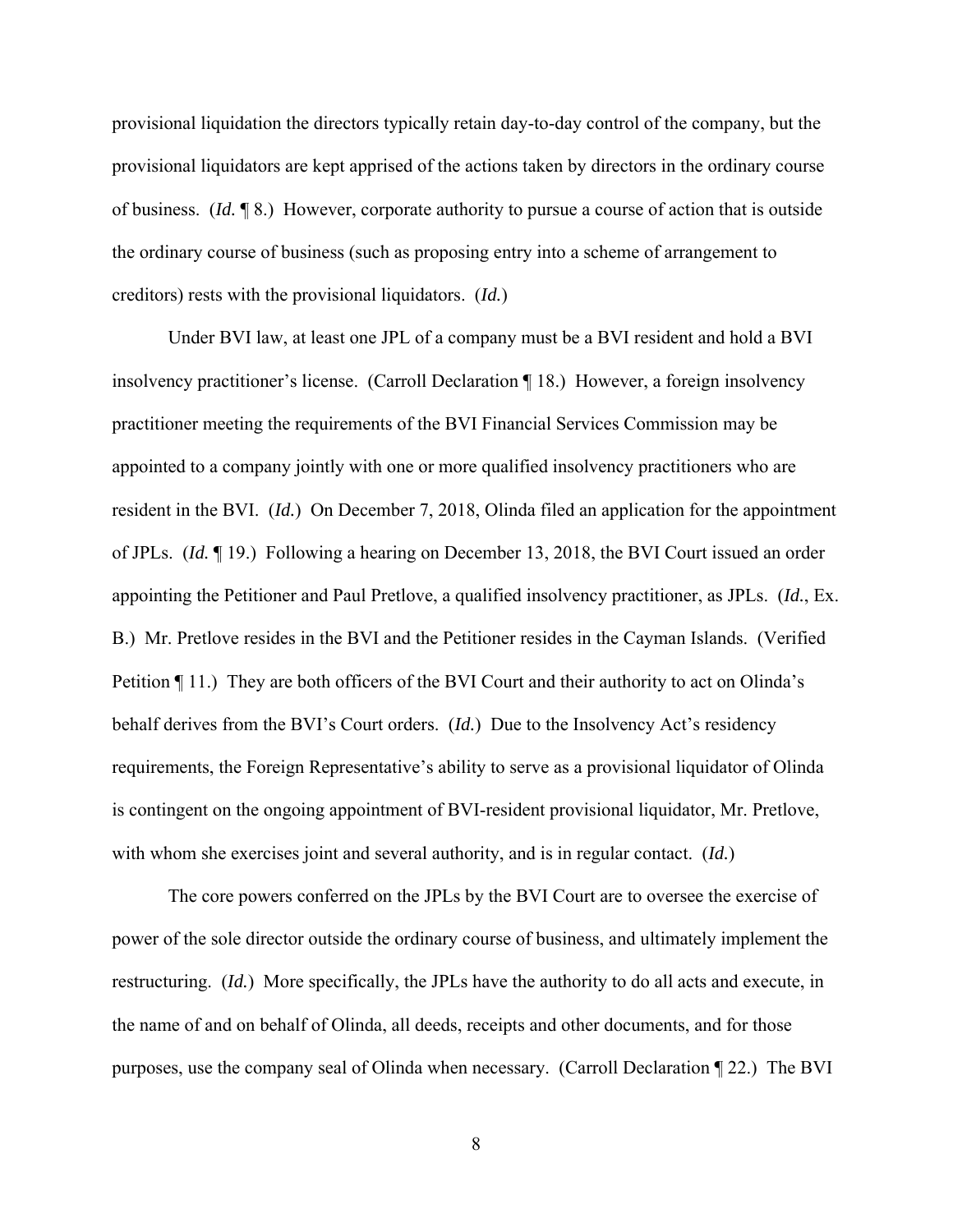Court also requires the sole director to include the JPLs in his decision-making process and to meet with the JPLs on at least a weekly basis. (*Id.*)

 The JPLs have conducted the BVI Proceeding pursuant to a BVI Court-approved Insolvency Protocol. (Verified Petition ¶ 14.) The Insolvency Protocol ensures the just, efficient, orderly and expeditious administration of the provisional liquidation. (*Id.*) It also facilitates communication between management and the JPLs to ensure that the JPLs receive adequate information to discharge their duties. (*Id.*) Pursuant to the BVI Insolvency Protocol, Olinda's sole director, management, and advisors provide regular information and updates to the JPLs and provide the JPLs with such information as is reasonably requested by the JPLs. (*Id.*) The JPLs are also entitled to receive and comment on drafts of written resolutions of Olinda, and to be included in any board meetings. (*Id.*) Since the JPLs were appointed in December 2018, they have actively exercised the authority conferred on them by the BVI Court. (*Id.* ¶ 15.)

 On December 20, 2019, the BVI Court authorized Petitioner to act as foreign representative for proceedings commenced under chapter 15 of the Bankruptcy Code in the United States or elsewhere under local laws. (Verified Petition ¶ 13.)

# **E. Exclusion of Olinda from the RJ Proceeding and Corresponding Shift to BVI-Centered Restructuring**

The JPLs supported Olinda's attempts to restructure through the Brazilian RJ Proceedings and a finding of COMI for Olinda in Brazil. (*Id.* ¶ 16.) After the Brazilian Court of Appeals decided to exclude Olinda from the Brazilian RJ Proceeding, the JPLs decided to restructure Olinda's Prior 2024 Notes Guarantee under a BVI plan or scheme of arrangement. (*Id.*) Brazilian counsel retained by Constellation Group advised Olinda to do the same. (*Id.*)

 To efficiently restructure Olinda, the JPLs participated in negotiations with PSA Parties and their advisors to facilitate Olinda's restructuring in the BVI. (*Id.* ¶ 17.) The JPLs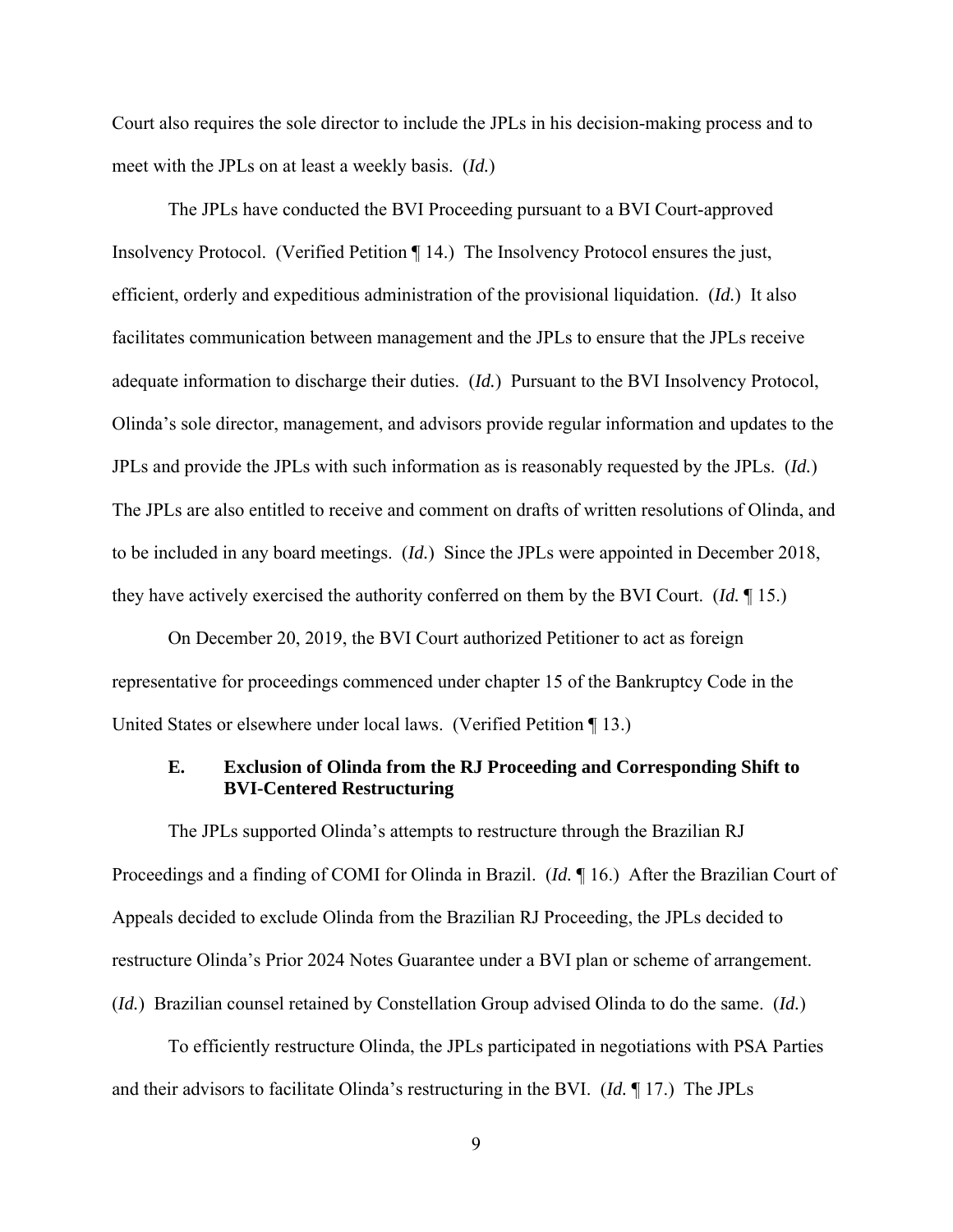considered, reviewed, and commented on the Olinda Term Sheet and BVI Scheme, and authorized Olinda to enter into the Olinda Term Sheet and put forward the BVI Scheme to its creditors. (*Id.*)

 The Petitioner engaged with creditors in respect to the BVI Scheme, including by serving as a point of contact in the BVI for questions and overseeing the dissemination of scheme materials. (*Id.*) The Petitioner also caused Olinda to request the convening of the Scheme Meeting, chaired that meeting, and caused Olinda to seek approval of the BVI Scheme from the BVI Court. (*Id.*) These steps were not contemplated at the time of the JPL's initial appointment in December 2018, but were rather undertaken in connection with the shift to restructuring Olinda through a BVI-centered process. (*Id.*) Accordingly, the JPLs now support the restructuring of Olinda's Prior 2024 Notes Guarantee through the BVI Scheme, and further support a finding of COMI in BVI. (*Id.*)

## **F. Expectations of Olinda's Creditors and Their Support for the BVI Proceeding and BVI Scheme**

The Verified Petition states that exchange offering documentation made clear that several entities within Constellation Group were incorporated in and subject to the laws of the BVI. (*Id.* ¶ 18.) Additionally, noteholders could have reasonably foreseen BVI proceedings affecting the Constellation Group's BVI-incorporated debtors. (*Id.* (citing *SPC Opinion* at 284).) After Olinda was excluded from the Brazilian RJ Proceeding, the ad hoc group of 2024 Noteholders that had entered into the plan support agreement (the "Consenting 2024 Noteholders"), along with the other PSA Parties conferred with Olinda and its affiliates about how best to restructure the 2024 Notes Guarantee in the BVI. (*Id.*)

On August 5, 2019, Olinda and certain PSA Parties, including 2024 Noteholders, entered into the Olinda Term Sheet, which provided for the restructuring of Olinda in the BVI. (*Id.* ¶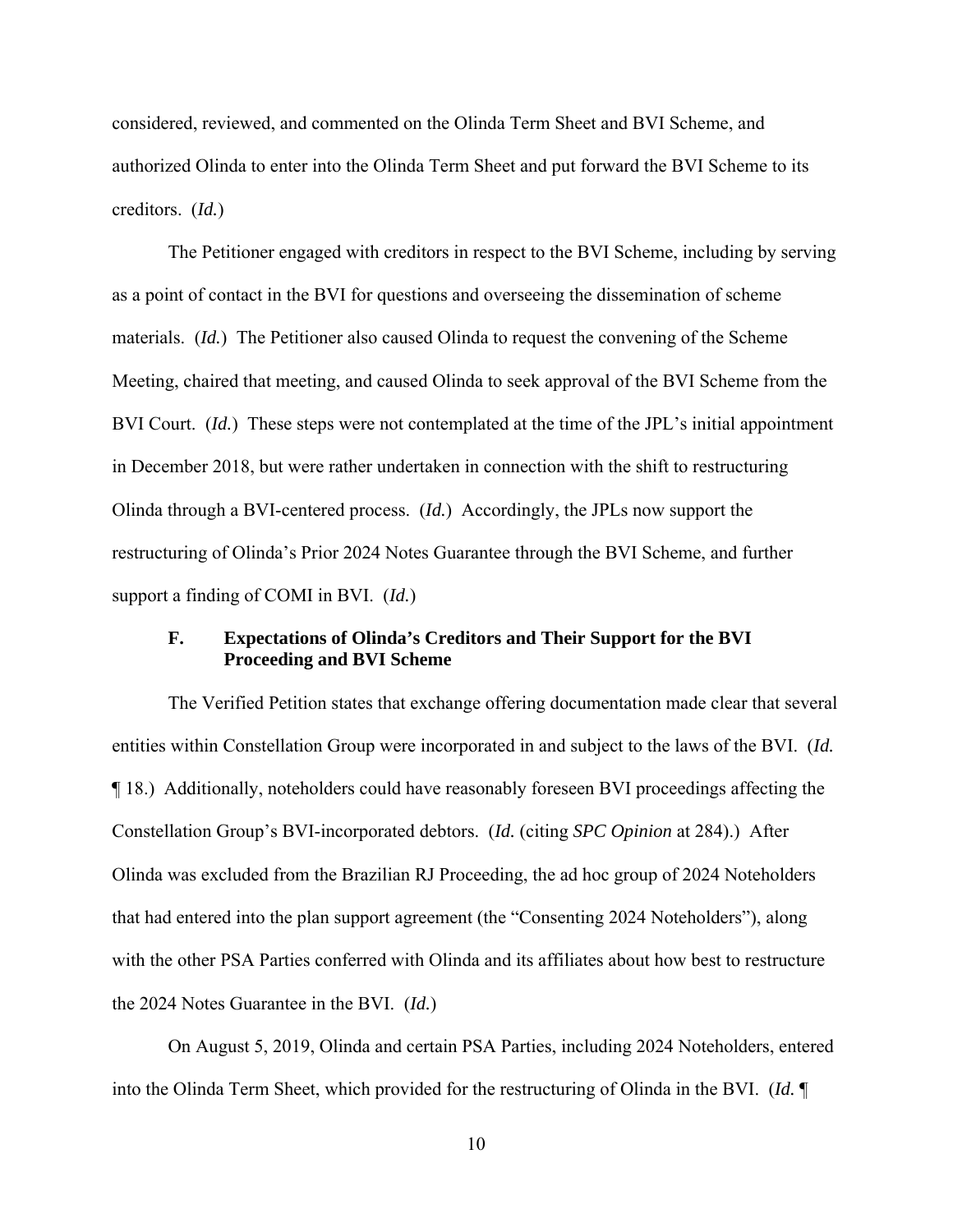19.) An offering memorandum issued on July 17, 2019 in connection with a rights offering for certain of the Restructured 2024 Notes (the "Rights Offering Memorandum," ECF Doc. # 2-3) confirmed that Olinda was subject to provisional liquidation in the BVI and intended to restructure its guarantee in the BVI. (Verified Petition ¶ 1; Rights Offering Memorandum at 5, 103 ("Olinda Star intends to restructure its indebtedness in a way that mirrors the RJ Proceedings (to the extent possible) by way of a restructuring process that is permissible under BVI law. Olinda Star remains in provisional liquidation and the joint provisional liquidators appointed on December 19, 2018 by the BVI court remain in place.").) Additionally, New Indentures (ECF Doc. # 2-4) expressly include insolvency laws of the BVI in the definitions of bankruptcy laws. (Verified Petition ¶ 19.)

Since mid-2019, the PSA Parties have been in regular contact with the JPLs and their advisors regarding implementing the Olinda Term Sheet. (*Id.* ¶ 20.) The JPLs have prepared for the meeting of Olinda's scheme creditors and responded to queries from those creditors in the months leading to the meeting. (*Id.*) The Petitioner also served as a point of contact for creditor inquiries and chaired the Scheme Meeting. (*Id.*)

## **G. Overview of the Process by Which the BVI Scheme Was Approved by Creditors and Sanctioned by the BVI Court**

BVI joint provisional liquidation proceedings are fair, equitable, and collective. (Carroll Declaration ¶ 28.) They operate to preserve value for all creditors and stakeholders. (*Id.*) Moreover, in BVI joint provisional liquidation proceedings, all creditors receive ample notice and opportunity to be heard by the BVI Court. (*Id.* ¶ 30.)

Approval of a BVI scheme of arrangement commences when the debtor company, through its directors, passes a resolution to enter into a scheme of arrangement with its creditors. (Verified Petition ¶ 23.) Where a company is in provisional liquidation, as here, the resolution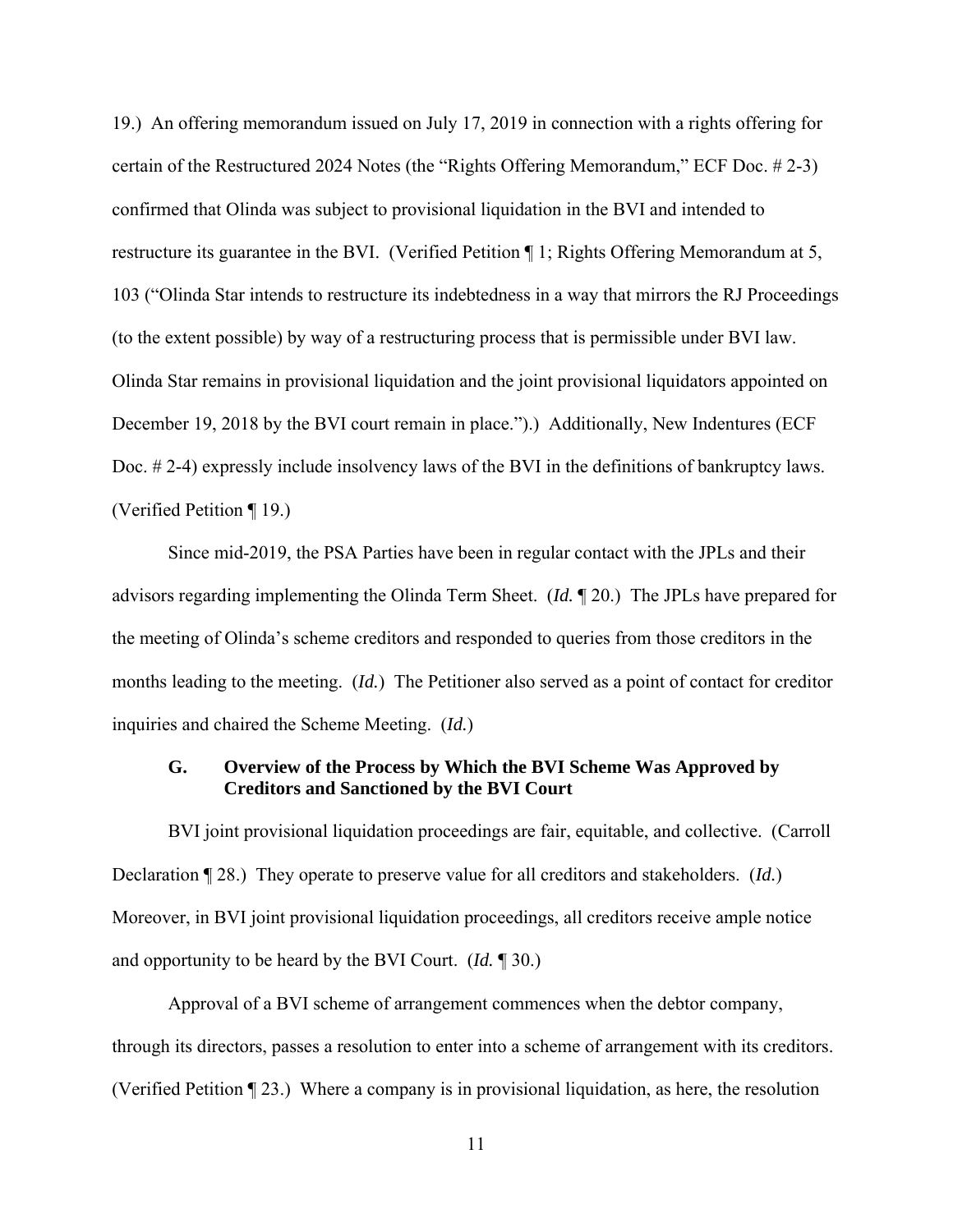requires the prior approval of provisional liquidators. (*Id.*) In deciding whether to allow a scheme to proceed, the provisional liquidators consider whether the scheme secures a better return for the company's creditors than they would otherwise receive in a liquidation. (*Id.*) If satisfied, the provisional liquidators will authorize the company to begin the process of approving and implementing the scheme, subject to the provisional liquidators' oversight and ultimate control. (*Id.*)

On December 13, 2019, the JPLs, having concluded that entry into the BVI Scheme was in the interests of Olinda's creditors, authorized Olinda's sole director to pass the resolution necessary to commence the approval process for the BVI Scheme, and counter-signed that resolution. (*Id.* ¶ 24.) On that same date, Olinda, with authorization from the JPLs, applied to the BVI Court and requested that a Scheme Meeting be convened. (*Id.* ¶ 25.) On December 20, 2019, the BVI Court issued an order (the "Convening Order," ECF Doc. # 2-5) scheduling the Scheme Meeting for January 14, 2020. (Verified Petition ¶ 25*.*) The Convening Order also provided that creditors must receive copies of the notice convening the Scheme Meeting and the BVI Scheme at least 14 days before the Scheme Meeting. (*Id.*)

Pursuant to the Convening Order, advertisements of the Scheme Meeting were posted on Constellation Group's website and distributed to Olinda's scheme creditors. (*Id.* ¶ 26.) The Petitioner was appointed as chair at the Scheme Meeting, thereby extending the scope of the Petitioner's fiduciary duties to include oversight of the implementation of the BVI Scheme. (*Id.* ¶ 27.) On January 14, 2020, the Petitioner convened the Scheme Meeting and exercised her authority to adjourn the Scheme Meeting until February 6, 2020. (*Id.* ¶ 28.) The Petitioner ensured that notice of the adjournment, along with any documents to be considered at the adjourned Scheme Meeting, were made available through the Depository Trust Company and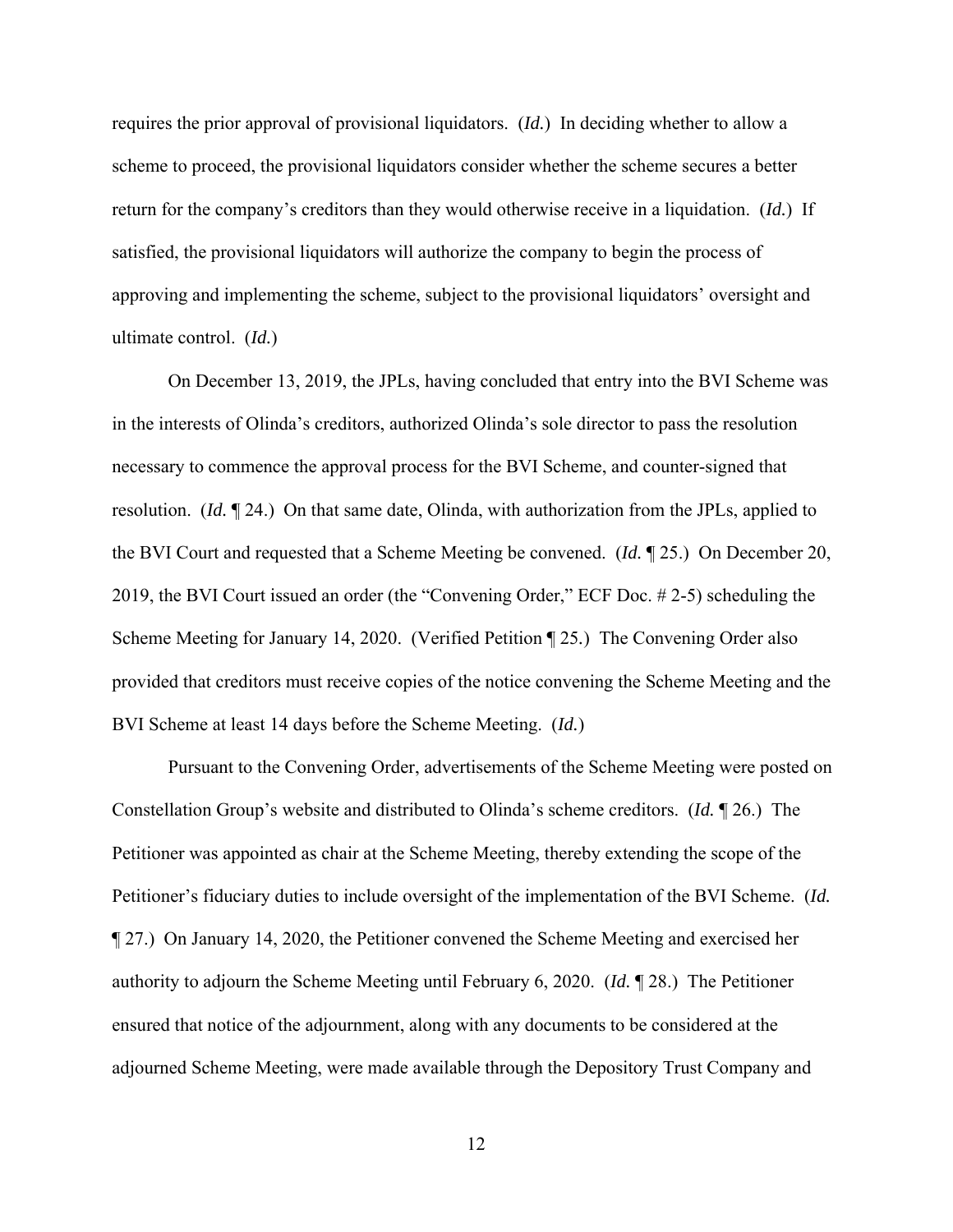Constellation Group's public website. (*Id.*) Creditors were informed that all voting and proxy forms that had already been provided would be retained and accepted at the adjourned Scheme Meeting, unless the JPLs were informed otherwise. (*Id.*)

For a scheme to be approved by the BVI Court, it must be approved by a majority in number representing 75% in value of the creditors or class of creditors or members or class of members present and voting either in person or by proxy at the meeting. (*Id.* ¶ 29.) On February 6, 2020, the Scheme Meeting was reconvened and 100% of the scheme creditors present or voting by proxy voted to approve the Scheme, representing 82.99% by value of the total debt subject to the BVI Scheme. (*Id.*)

Once the BVI Scheme was approved by creditors, the Petitioner sought BVI Court sanction of the BVI Scheme (the "Sanction Hearing"). (*Id.* ¶ 30.) On February 6, 2020, the Petitioner caused a notice of the Sanction Hearing to be served on all scheme creditors via the Depository Trust Company, notifying them that: (1) the BVI Scheme had been approved by the scheme creditors, (2) the Sanction Hearing would be held on February 25, 2020, and (3) "any interested party may appear at the Sanction Hearing." (*Id.*) Notice of the Sanction Hearing was also posted on Constellation Group's public website. (*Id.*)

At the Sanction Hearing, the BVI Court's role is not to assess the commercial benefits of the scheme. Nor, however, is BVI Court approval of a scheme of arrangement a "rubber stamp" exercise. (*Id.* ¶ 31.) Rather, at the Sanction Hearing, the applicant must demonstrate (usually through an affidavit of the Scheme Administrator) that (i) the relevant statutory requirements have been met; (ii) the classes of creditors were properly identified; (iii) each class was fairly represented by those attending the Scheme Meeting and the statutory majority was acting in the bona fide interests of the class; and (iv) it would be reasonable to approve the scheme. (*Id.*)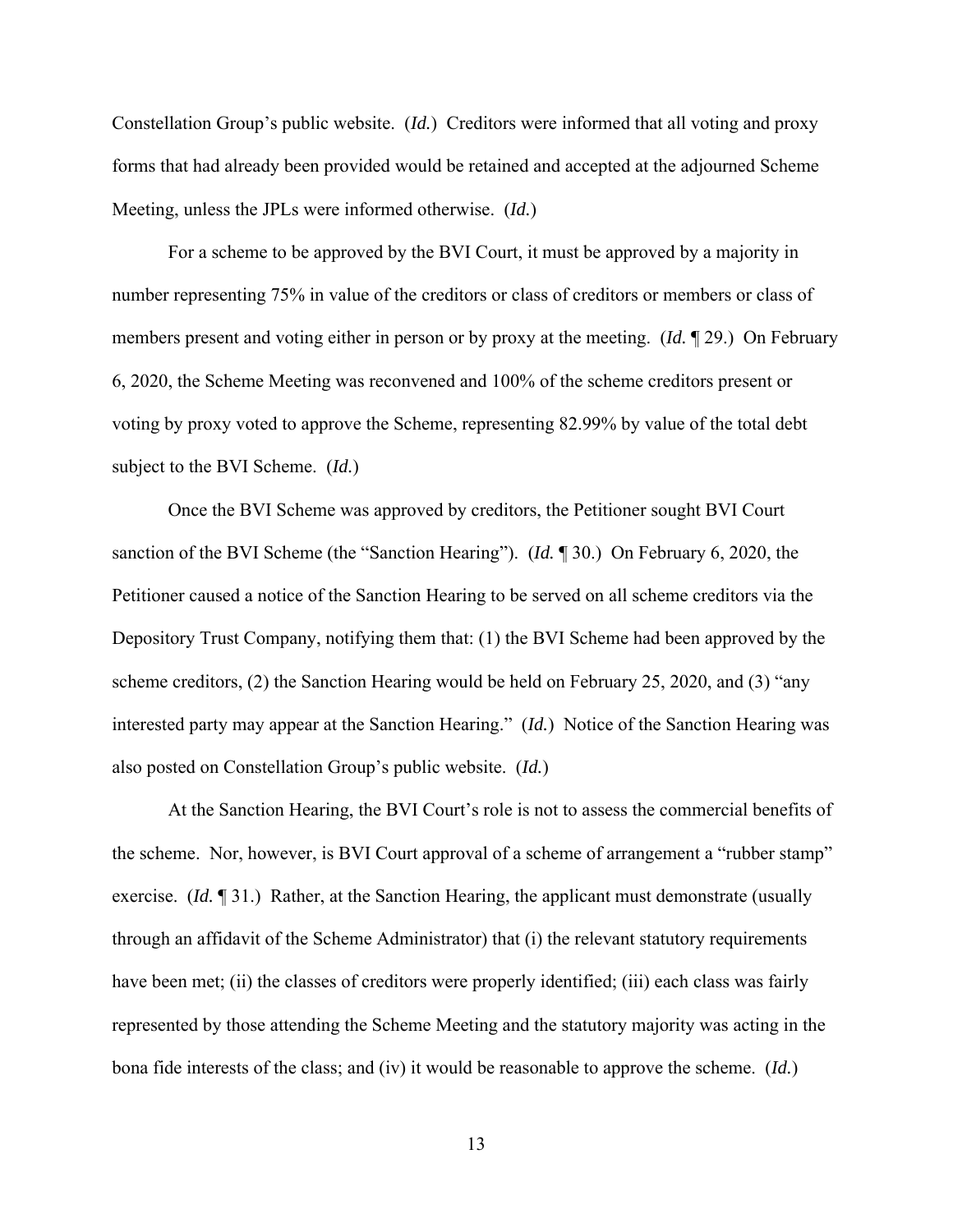On February 25, 2020, the BVI Court held the Sanction Hearing. (*Id.* ¶ 32.) No scheme creditor or any party objected to the issuance of the Sanction Order. (*Id.*) Once the BVI Court sanctions a scheme of arrangement, the Scheme Administrator may then ensure that it is filed with the BVI Registrar. (*Id.* ¶ 33.) A scheme will become effective upon such filing. (*Id.*)

### **H. The Objectives of Olinda's BVI Scheme**

The purpose of Olinda's BVI Scheme is to restructure Olinda's guarantee obligations "so that they mirror the debtor restructuring of the RJ Debtors in the RJ Plan in an efficient and timely manner in order to secure a better return for [Olinda's] creditors than they would otherwise receive in a liquidation." (*Id.* ¶ 34 (citing Carroll Declaration, Ex. J).) Olinda is a guarantor and grantor pursuant to the Prior 2024 Notes Guarantee. (*Id.* ¶ 34*.*) Olinda's value derives from its long-term contract with a large Indian oil and gas company, not from the scrap value of the *Olinda Star* rig. Accordingly, it is unlikely that Olinda's creditors (the holders of the Prior 2024 Notes) would recover more in a liquidation wherein the contract would be terminated and the rig sold, than through a restructuring of Olinda's debts. (*Id.*) Through a successful restructuring of Olinda, the rig will continue to operate and generate revenue, not only for the life of the existing contract but through subsequent contracts as well. (*Id.*) Furthermore, a failure to restructure the Prior 2024 Notes Guarantee would result in Olinda incurring a financial penalty in the form of additional interest on the Restructured 2024 Notes, which would impose a financial burden on the Constellation Group. (*Id.*) It is therefore not surprising that all creditors that voted on the Scheme voted in favor of Olinda's restructuring.

In essence, the BVI Scheme seeks to accomplish the following key objectives:

• release Olinda from the Prior 2024 Notes Guarantee and terminate all other obligations under the Prior 2024 Notes Indenture and the Prior 2024 Notes;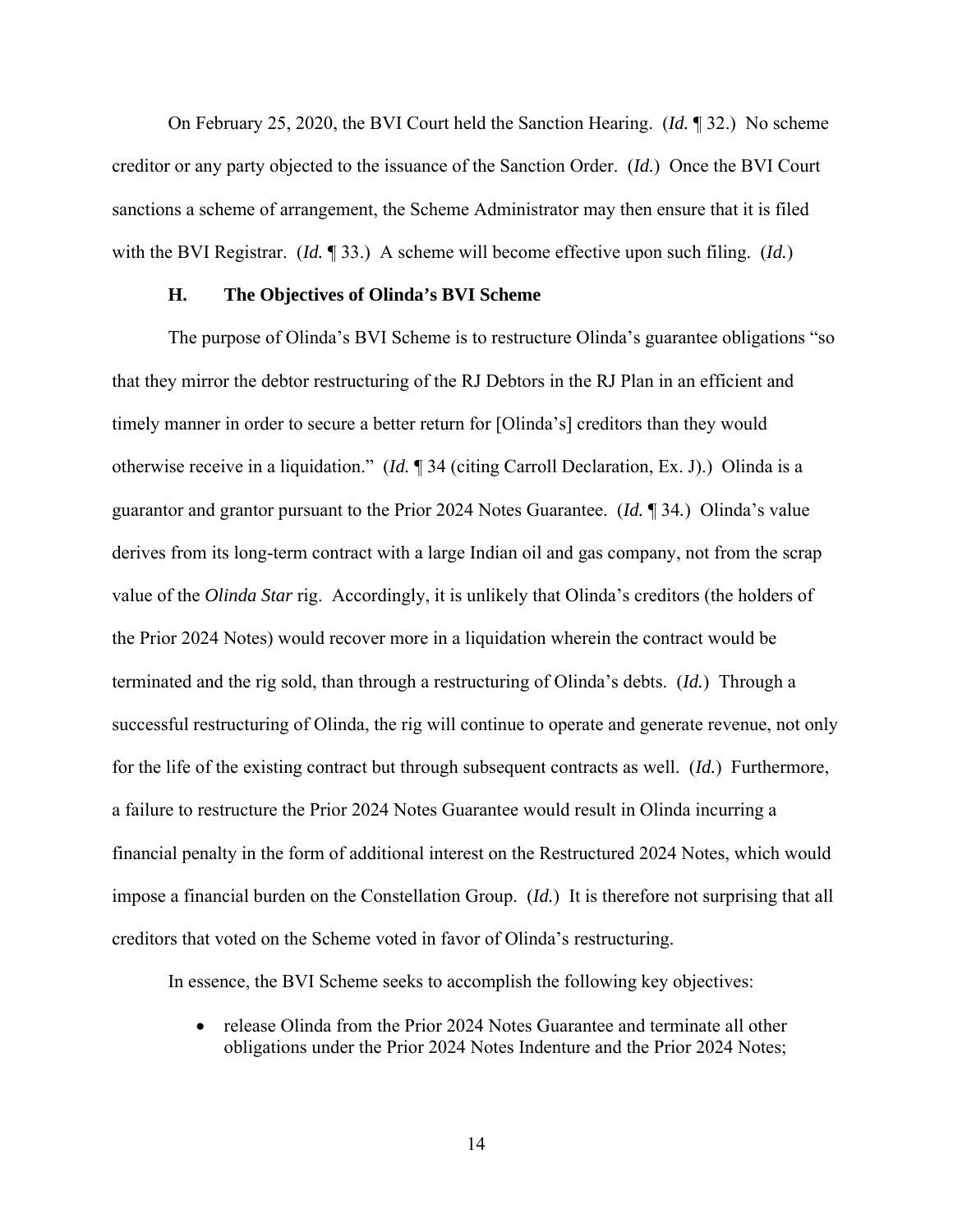- allow Olinda to accede to the Participating 2024 Notes Indenture, the Stub 2024 Notes Indenture and the Non-Participating Notes Indenture in accordance with the terms set out therein and become a guarantor under the Restructured 2024 Notes pursuant to the terms of the guarantee set forth in each of the foregoing indentures (the "New 2024 Notes Guarantee");
- release all of the security over the assets granted by Olinda and over the shares of Olinda in relation to the Prior 2024 Notes;
- allow Olinda to grant new security over the assets and shares of the company in accordance with the Restructured 2024 Notes; and
- allow Olinda to guarantee the obligations of affiliate Constellation Overseas Ltd. under working capital and letter of credit facilities provided by Banco Bradesco S.A., secured by the same collateral as the Restructured 2024 Notes in accordance with the priorities set forth therein and pursuant to an intercreditor agreement between, among others, Constellation Overseas Ltd. and the indenture trustee of the Restructured 2024 Notes.

(*Id.* ¶ 35.)

 Following the implementation of the BVI Scheme and the granting of the New 2024 Notes Guarantee, the former holders of the Prior 2024 Notes (Olinda's sole financial creditor constituency) will have received new notes on substantially the same terms as the Prior 2024 Notes, but with certain modifications, including an enhanced collateral package for the Participating 2024 Noteholders, more restrictive covenants on the Constellation Group and an increased interest rate. (*Id.* ¶ 36.) None of Olinda's other creditors are impacted by the BVI Scheme. (*Id.*)

### **II. DISCUSSION**

### **A. Olinda Satisfies Section 109(a) and Venue is Proper in this District**

Foreign debtors seeking relief under chapter 15 must satisfy the debtor eligibility requirements set forth in section 109(a) of the Bankruptcy Code. *See In re Ocean Rig UDW Inc*., 570 B.R. 687, 698 (Bankr. S.D.N.Y. 2017) (citing *Drawbridge Special Opportunities Fund LP v. Barnet (In re Barnet)*, 737 F.3d 238, 247–51 (2d Cir. 2013)). Section 109(a) provides that "only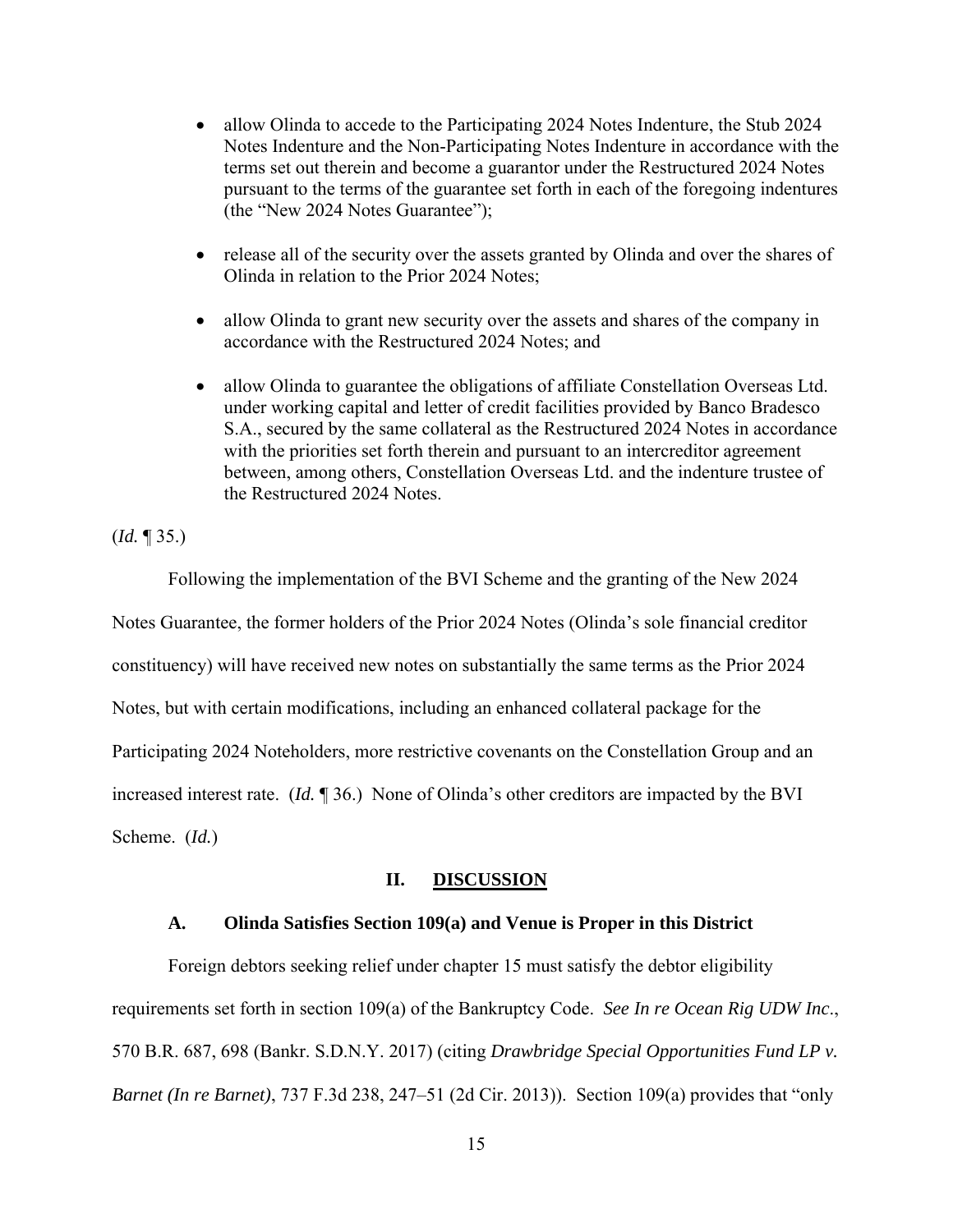a person that resides or has a domicile, a place of business, or property in the United States, or a municipality, may be a debtor" under the Bankruptcy Code. 11 U.S.C. § 109(a). Courts in this Circuit have held that section 109(a) can be satisfied by bank accounts in the United States, including by an undrawn retainer. *See, e.g.*, *In re U.S. Steel Can. Inc*., 571 B.R. 600, 610 (Bankr. S.D.N.Y. 2017) ("Some courts, including this one, have held that an undrawn retainer in a United States bank account qualifies as property in satisfaction of section 109(a).").

This Court has previously held that a debtor's contract rights, including rights pursuant to debt that contains a New York governing law and forum selection clause, constitute intangible property of the debtor in New York for purposes of section 109(a). *See, e.g.*, *SPC Opinion* at 268–69 (finding that the debtor's New York law-governed prepetition debt obligations and a perentity \$1,000 retainer in New York bank accounts satisfied section 109(a) of the Bankruptcy Code and venue requirements of section 1410(1) of title 28 of the United States Code). Olinda has property in the United States. The Prior 2024 Notes and Restructured 2024 Notes are governed by a New York law indenture, which contemplates New York as a venue for disputes. (Verified Petition ¶ 37.) Olinda also owns a client trust account at White & Case LLP, in New York, with a balance of \$1,000.67. (*Id.* ¶ 2.) Together, this property constitutes the principal U.S. assets of Olinda, in satisfaction of section 109(a). Additionally, because of the location of these accounts, venue is proper pursuant to section 1410(1) of title 28 of the United States Code.

#### **B. Olinda Satisfies the Recognition Requirements Contained in Section 1517**

Section 1517(a) provides the remaining requirements for the recognition of a foreign proceeding under chapter 15. *In re Ocean Rig UDW Inc.*, 570 B.R. at 698. To grant recognition, the Court must first find that the BVI Proceeding constitutes either a main or nonmain proceeding with respect to Olinda. *See SPC Opinion* at 270; *see also In re Bear Stearns High-*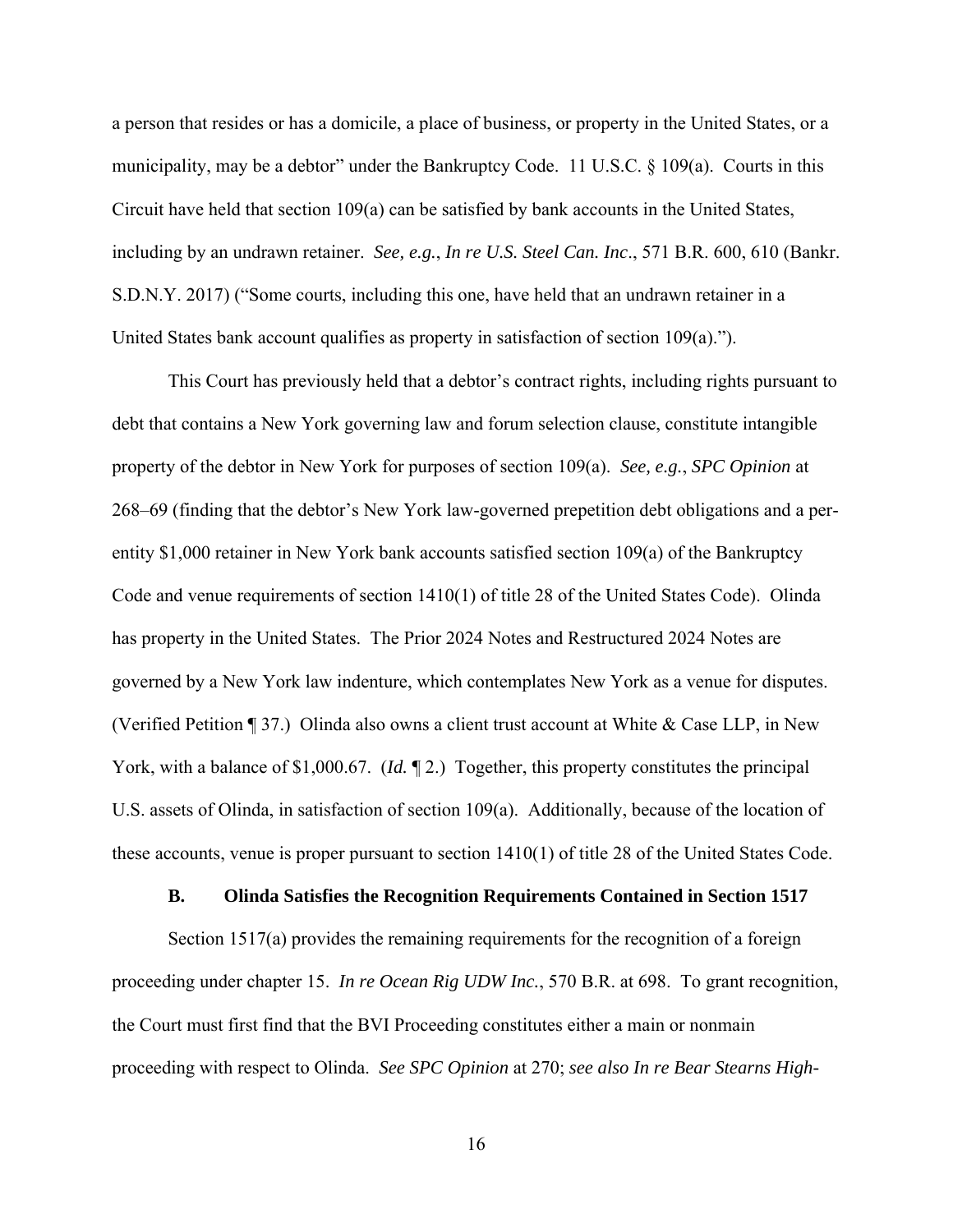*Grade Structured Credit Strategies Master Fund, Ltd.*, 374 B.R. 122, 126–27 (Bankr. S.D.N.Y. 2007), *aff'd*, 389 B.R. 325 (S.D.N.Y. 2008) ("[T]he recognition must be coded as either main or nonmain."). Pursuant to section 1517, the Court must also find that the foreign representative applying for recognition is a person or body and the petition meets the requirements of section 1515. 11 U.S.C. § 1517(a); *see also SPC Opinion at 269*; *In re Ocean Rig UDW Inc.*, 570 B.R. at 698–99.Therefore, recognition of the foreign proceeding is statutorily mandated if the three requirements of section 1517(a) are met and no exception applies. *See In re Millard*, 501 B.R. 644, 651 (Bankr. S.D.N.Y. 2013).

For the reasons discussed below, the Court finds that the Foreign Representative satisfies each of the requirements of section  $1517(a)$  and grants recognition to the BVI Proceeding as a foreign main proceeding.

## *1. The BVI Proceeding Is A Foreign Main Proceeding*

Courts determine if a proceeding is main or nonmain using section 1502's definitions of each term. Section 1502 defines a "foreign main proceeding" as a "foreign proceeding pending in the country where the debtor has the center of its main interests." 11 U.S.C. § 1502(4). A foreign nonmain proceeding is defined as a "foreign proceeding, other than a foreign main proceeding, pending in a country where the debtor has an *establishment*." *Id.* § 1502(5) (emphasis added). Establishment is defined in chapter 15 as "any place of operations where the debtor carries out a nontransitory economic activity." *Id.* § 1502(2).

 While the statute provides that a foreign main proceeding is one where the debtor has its COMI, the statute does not further define the term COMI. *See generally id.* §§ 1501–1532. "[E]very debtor has one and only one COMI." *SPC Opinion* at 276. The Second Circuit has made clear that COMI is determined as of the time of the chapter 15 filing, without regard to a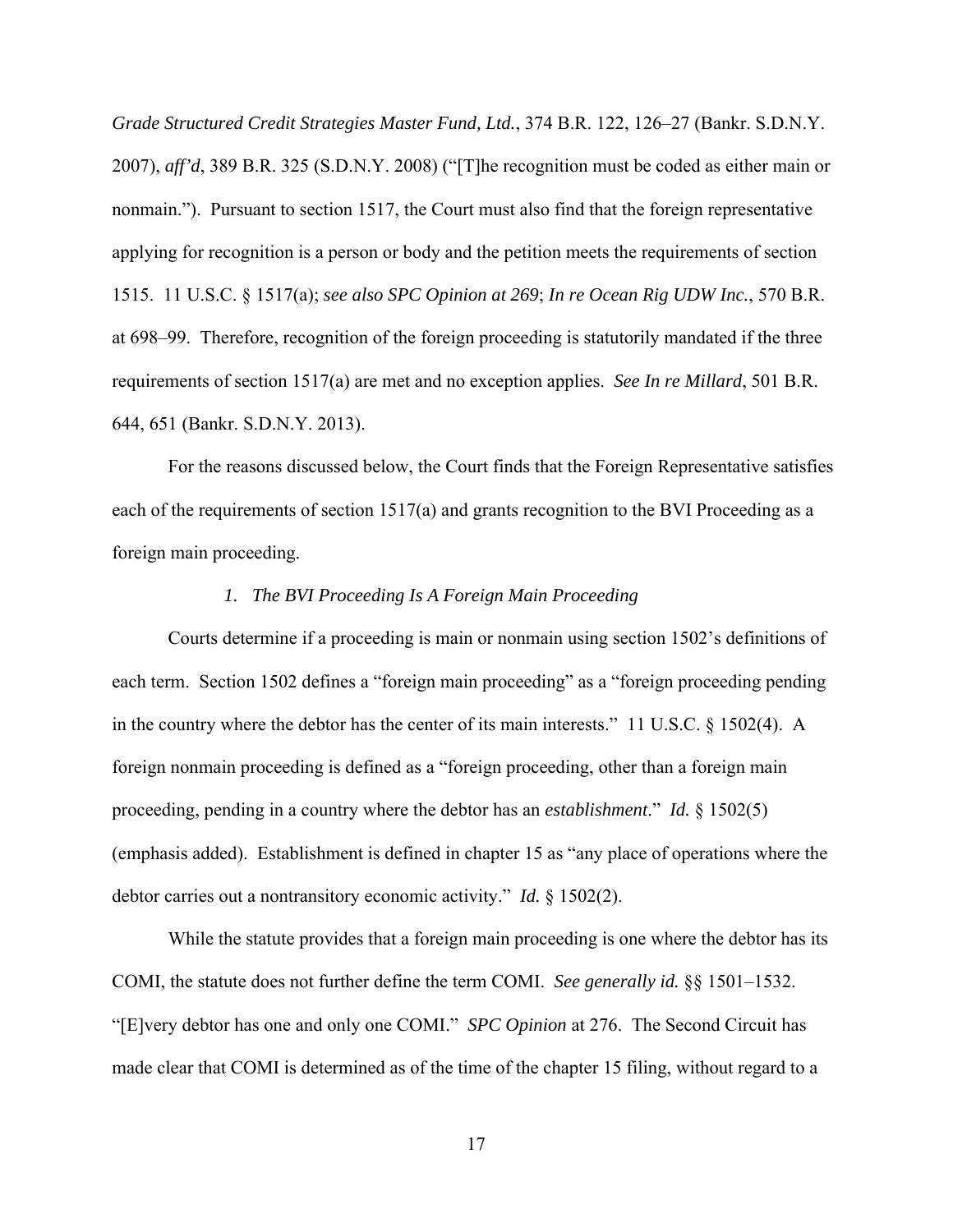debtor's historical operational activity. *See Morning Mist Holdings Ltd. v. Krys (In re Fairfield Sentry Ltd.)*, 714 F.3d 127, 137 (2d Cir. 2013) (*Fairfield Sentry II*) ("[A] debtor's COMI should be determined based on its activities at or around the time the Chapter 15 petition is filed.") "However, . . . to the extent that a debtor's COMI has shifted prior to filing its chapter 15 petition, courts may engage in a more holistic analysis to ensure that the debtor has not manipulated COMI in bad faith." *In re Ocean Rig UDW Inc.*, 570 B.R. at 704.<sup>2</sup>

 There is a rebuttable presumption that COMI is where the debtor has its "registered office" or "habitual residence." *Id.* at 705; *see also* 11 U.S.C. § 1516(c) ("In the absence of evidence to the contrary, the debtor's registered office . . . is presumed to be the center of the debtor's main interests."). Courts have found that a debtor's registered jurisdiction is its COMI where no objection was raised or evidence presented rebutting the section 1516 presumption. *In re ABC Learning Centres Ltd*., 445 B.R. 318, 333 (Bankr. D. Del. 2010), *aff'd*, 728 F.3d 301 (3d Cir. 2013).

Courts in this district have developed a list of non-exclusive factors that may be considered when determining COMI:

> [1] the location of the debtor's headquarters; [2] the location of those who actually manage the debtor (which, conceivably could be the headquarters of a holding company); [3] the location of the debtor's primary assets; [4] the location of the majority of the debtor's creditors or of a majority of the creditors who would be affected by the case; [5] and/or the jurisdiction whose law would apply to most disputes.

<sup>2</sup> The Court notes for purposes of this Memorandum Opinion that when the First Chapter 15 Proceeding was commenced on December 6, 2018, the JPLs supported Olinda's initial attempts to restructure through the Brazilian RJ Proceeding and further supported a finding of COMI in Brazil. (Verified Petition ¶ 16.) After Olinda was excluded from the RJ Proceeding, however, the JPLs' restructuring plan changed course through the BVI Scheme. The Court therefore conducts its COMI analysis based on Olinda's restructuring activities on or around March 6, 2020 (the "Petition Date").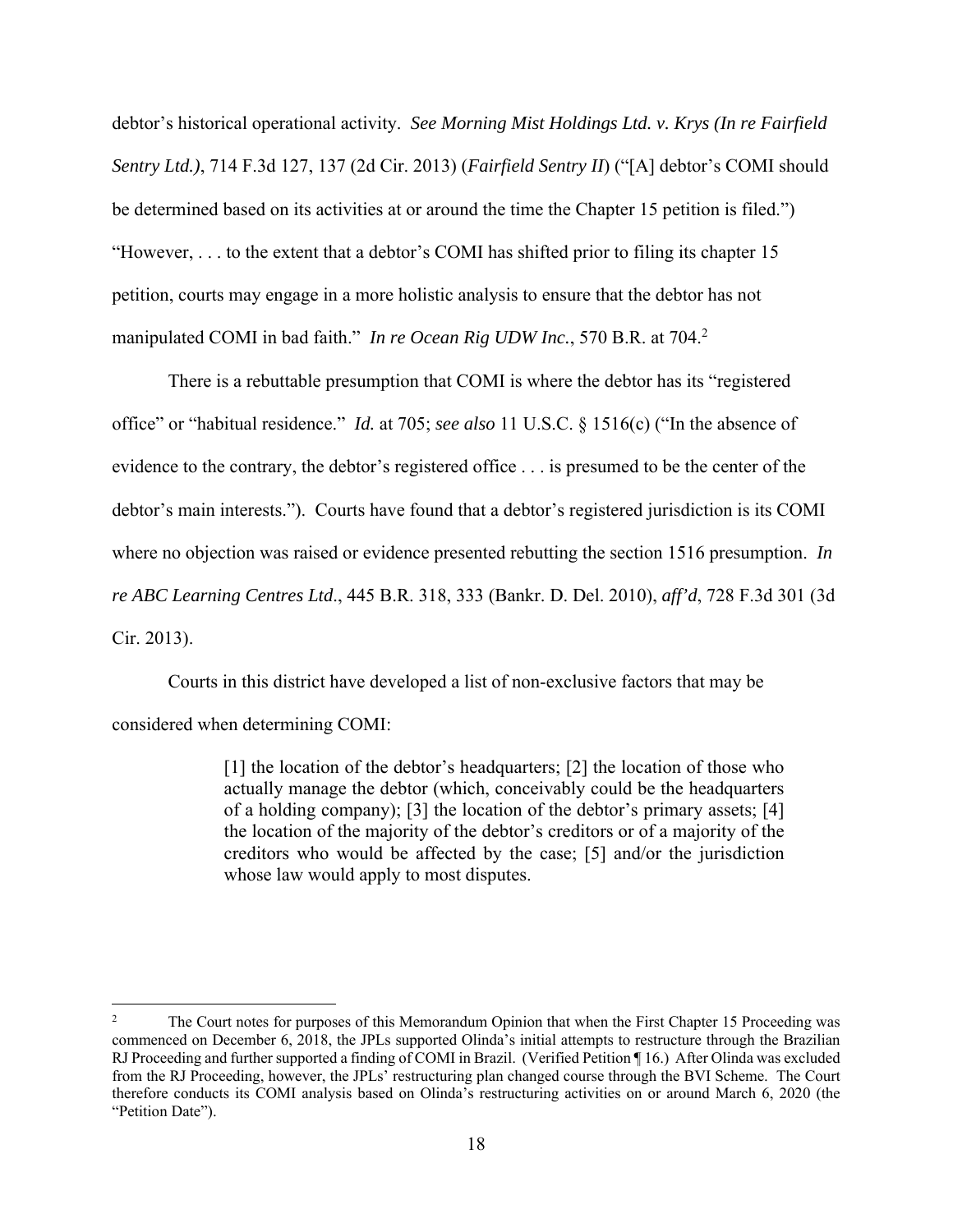*SPC Opinion* at 273 (quoting *In re SPhinX, Ltd.*, 351 B.R. 103, 117 (Bankr. S.D.N.Y. 2006)). "While each of these factors is a 'helpful guide' in determining a debtor's COMI, the factors are not exclusive, and none of the factors is required nor dispositive." *In re Ocean Rig UDW Inc.*, 570 B.R. at 703.

 Based upon the Court's findings of fact related to Olinda and the most relevant COMI factors discussed below, the Court finds that, as of the Petition Date, Olinda's COMI was located in BVI as a matter of law.

### *a. Olinda's Registered Office and Place of Incorporation is BVI*

The Court finds that Olinda was incorporated in the BVI on September 7, 2006, maintains its registered office in the BVI, and its membership interests are located in the BVI. (Verified Petition ¶ 1.) Here, no objection was raised and no evidence presented rebutting the presumption that Olinda's registered office is its COMI. Thus, the COMI presumption holds with respect to Olinda. *See SPC Opinion* at 293.

#### *b. The Location of Those Who Actually Manage Olinda Is BVI*

 Nevertheless, the Court considers other factors supporting the conclusion that Olinda's COMI is BVI. With respect to the second factor, while Olinda's operational management team is based in Brazil, its treasury function is based in Panama, and its sole director, Michael Pearson, resides in the Cayman Islands, BVI-appointed JPLs have actively centralized Olinda's restructuring in the BVI for over a year. (Verified Petition ¶ 5.)

This Court finds persuasive Petitioner's argument that when determining the "location of those who actually manage the debtor," courts may consider more than the location of the board of directors of the debtor. (Verified Petition ¶ 53 (citing *SPC Opinion* at 273 (holding that the analysis of the location of management should be "flexible" and reflect the realities of a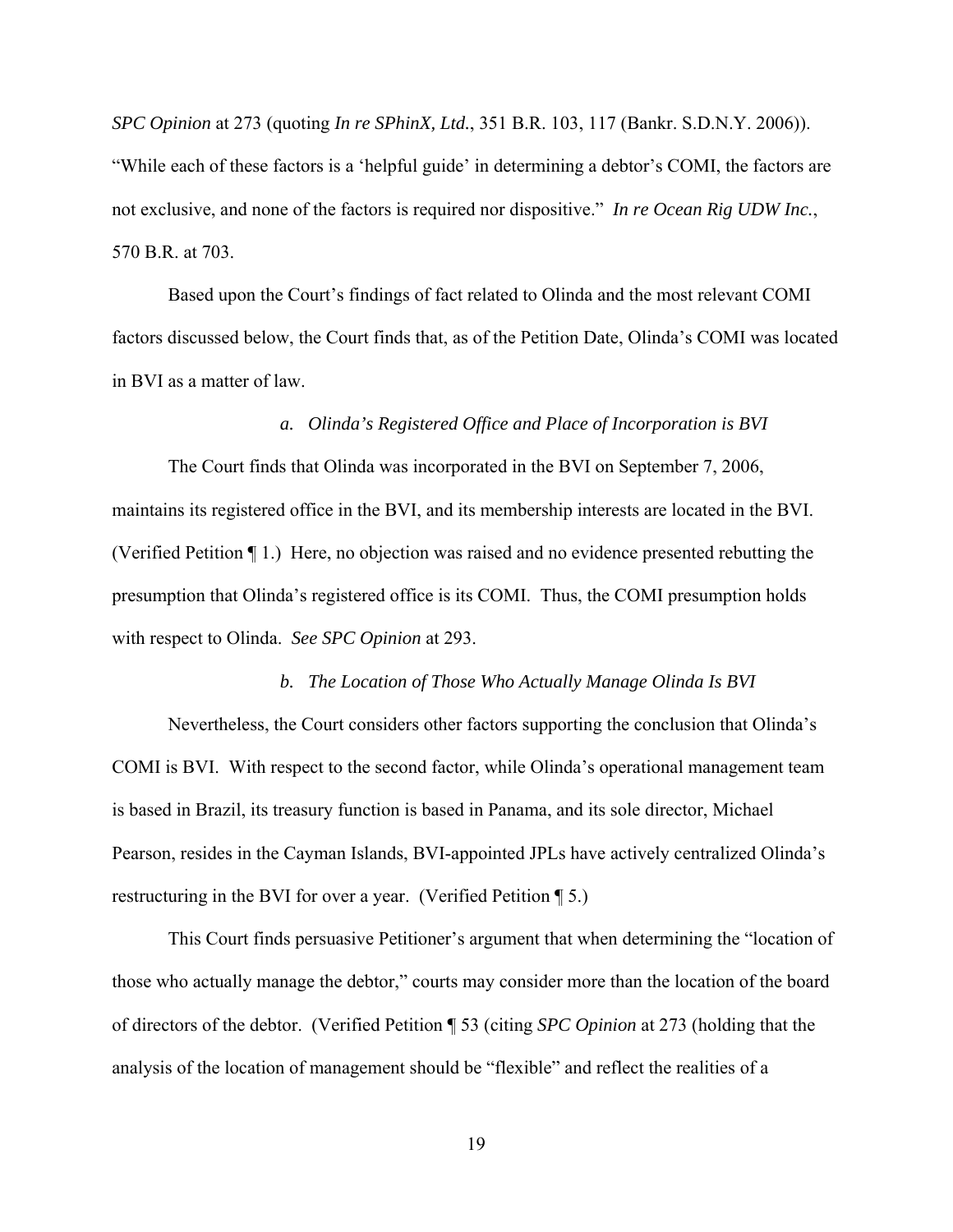particular business)).) Courts may consider the activities of liquidators and provisional liquidators in their analyses. *See In re Ocean Rig UDW Inc.*, 570 B.R. at 706 (finding debtors' COMI in the Cayman Islands to be "the site where their business [had been] run" by JPLs pursuant to a protocol with the directors); *In re Fairfield Sentry Ltd.*, 10 Civ. 7311 (GBD), 2011 LEXIS 105770, at \*20 (Sept. 16, 2011) (*Fairfield Sentry I*) (finding COMI in the BVI where BVI liquidators had been "directing and coordinating" the debtor's affairs since their appointment); *In re Betcorp Ltd.*, 400 B.R. 266, 292 (Bankr. D. Nev. 2009) (finding COMI in Australia where "[t]he location of those that manage Betcorp—the liquidators" were located); *In re Suntech Power Holdings Co., Ltd.*, 520 B.R. 399, 418 (Bankr. S.D.N.Y. 2014) (finding COMI in the Cayman Islands where joint provisional liquidators had "centralized the administration of the Debtor's affairs and its restructuring in the Cayman Islands"). Thus, JPLs have a "profound effect on the business of the debtor" because the debtor's traditional business may depend on the restructuring process. *See Suntech*, 520 B.R. at 417.

For over a year, Olinda has been in provisional liquidation and under the supervision of the BVI Court and its Court-appointed provisional liquidators, the Petitioner and Mr. Paul Pretlove. (Verified Petition ¶ 10.) The JPLs have been conducting the provisional liquidation of Olinda in a "soft touch" manner, with a view to implementing a successful reorganization of Olinda. (*Id.* ¶ 12.) They oversee the exercise of power of the sole director outside the ordinary course of business, and ultimately implement the restructuring. (*Id.*) Pursuant to BVI Court orders, the JPLs: (1) keep apprised of Olinda's general operations, (2) retain BVI counsel with whom they regularly seek advice, (3) reviewed and commented on Olinda's draft board resolutions, court filings and other documents concerning Olinda's restructuring, and (4) supported various BVI Court applications. (*Id.* ¶ 55.)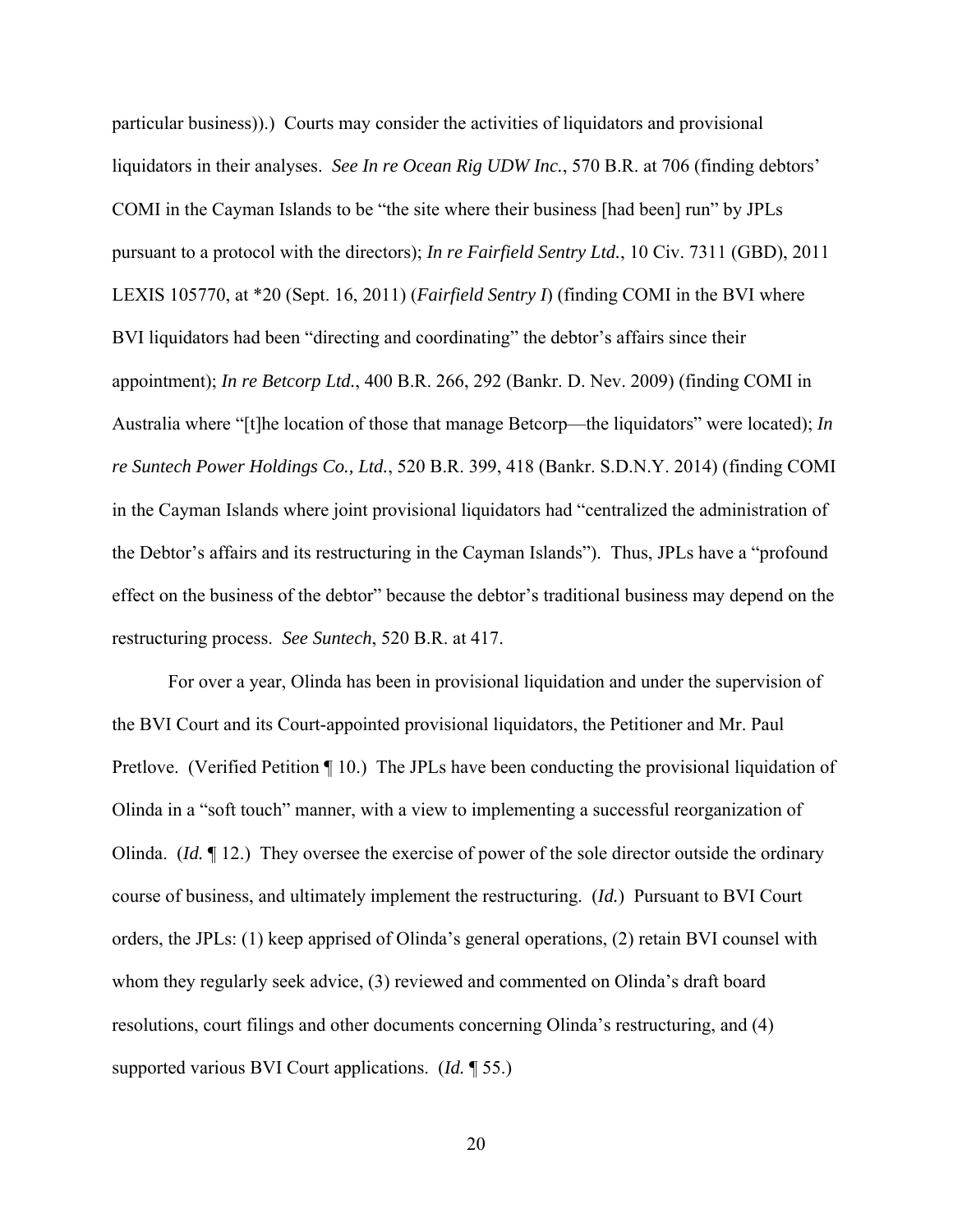This Court finds that the JPLs also played a pivotal role in overseeing non-ordinary course transactions in connection with Olinda's BVI restructuring. They took steps necessary to ensure that the BVI Scheme was in the best interests of creditors and caused the BVI Scheme to be put forward to creditors and the BVI Court for approval. (*Id.* ¶ 56.) The JPLs oversaw the dissemination of notices and documents to scheme creditors and extensively engaged with creditors, responding to their questions and requests for information. (*Id.*) The Petitioner is also responsible, in her role as JPL and Scheme Administrator, with implementing the BVI Scheme. (*Id.*) 3 Mr. Pretlove has been involved in strategy discussions in respect of Olinda's provisional liquidation and has reviewed and commented on the JPLs' reports and filings with the BVI Court. (*Id.*) The efforts of the JPLs in Olinda's restructuring process in the BVI supports a finding that Olinda's COMI is in the BVI.

#### *c. The Location of Olinda's Primary Assets*

 The third factor, location of Olinda's assets and operations, is less clear because Olinda is a special purpose vehicle that conducts its business principally on the high seas. (*Id.* ¶ 2.) Olinda's primary asset, the *Olinda Star* drilling rig, is presently completing a contract for a large international oil and gas company in the Indian Ocean.

Despite its status as a special purpose vehicle, the Court can look to evidence that Olinda's business is run from the BVI by JPLs. *In re Ocean Rig UDW Inc.* is instructive in this regard. There, this Court found that although the nature of debtors' business and the mobility of their assets complicated the COMI analysis, the debtors "have engaged in various activities supporting their COMI in the Cayman Islands for almost a year." *In re Ocean Rig UDW Inc.*,

<sup>3</sup> The Court notes that Petitioner is not a resident of the BVI, so her authority to act for Olinda emanates squarely from orders of the BVI Court and her ability to act is contingent upon the ongoing appointment of BVIresident provisional liquidator, Mr. Pretlove. (*Id.*)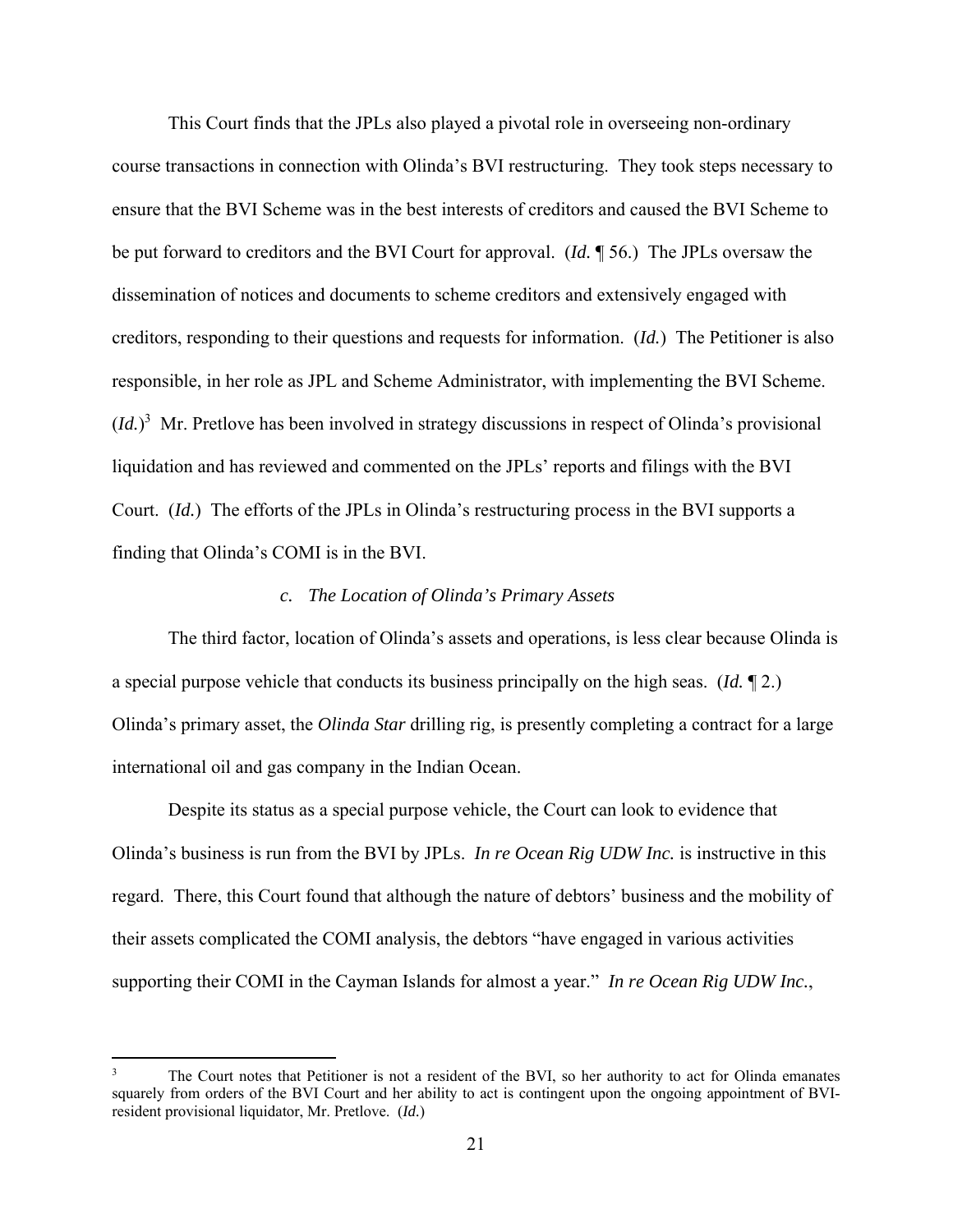570 B.R. at 704. For example, debtors incorporated in the Cayman Islands, hosted meetings with creditors and advisors relating to their restructuring in the Cayman Islands, and provided public notice and general recognition of relocation through UDW's Form 6–K report with the SEC, press releases and media reports. *See id.* In *In re Ocean Rig UDW Inc.*, the debtor was engaged in a "soft touch" provisional liquidation where the majority of the board of directors resided outside of the Cayman Islands, as is the case here since Michael Pearson, Olinda's sole director, resides in the Cayman Islands.<sup>4</sup>

As set forth above, Olinda has been incorporated in the BVI since 2006 and the JPLs hosted meetings with creditors relating to Olinda's restructuring in the BVI. Olinda's sole director and the JPLs have managed the affairs of Olinda pursuant to the BVI Insolvency Protocol, which was approved by the BVI Court in the BVI Proceeding and is substantially similar to the protocol entered in *In re Ocean Rig UDW Inc*. Because Olinda's "business is generally conducted outside of any jurisdiction in which it was managed," the BVI is the "site of [Olinda's] 'main interests]'—it is the site where their business is run." *Id.* at 706.

## *d. The Location of the Majority of Olinda's Creditors or of a Majority of Creditors Who Would Be Affected by the Case Is Indeterminate*

With respect to the fourth factor, Olinda is a guarantor and grantor of the 2024 Notes. (Verified Petition ¶ 3.) The indenture trustees of the 2024 Notes are located in New York and there is no evidence in the record regarding the location of the beneficial holders of the 2019 Notes and 2024 Notes. (*Id.*) This factor is neutral for purposes of the COMI analysis.

<sup>4</sup> At oral argument, the Foreign Representative's counsel indicated that they were unable to find any case regarding a "soft-touch" provisional liquidation in the BVI. This Court is not aware of such a case either, but it remains satisfied that the "soft-touch" provisional liquidation in the BVI meets a similar standard of fairness to the "soft-touch" liquidation procedures in the Cayman Islands.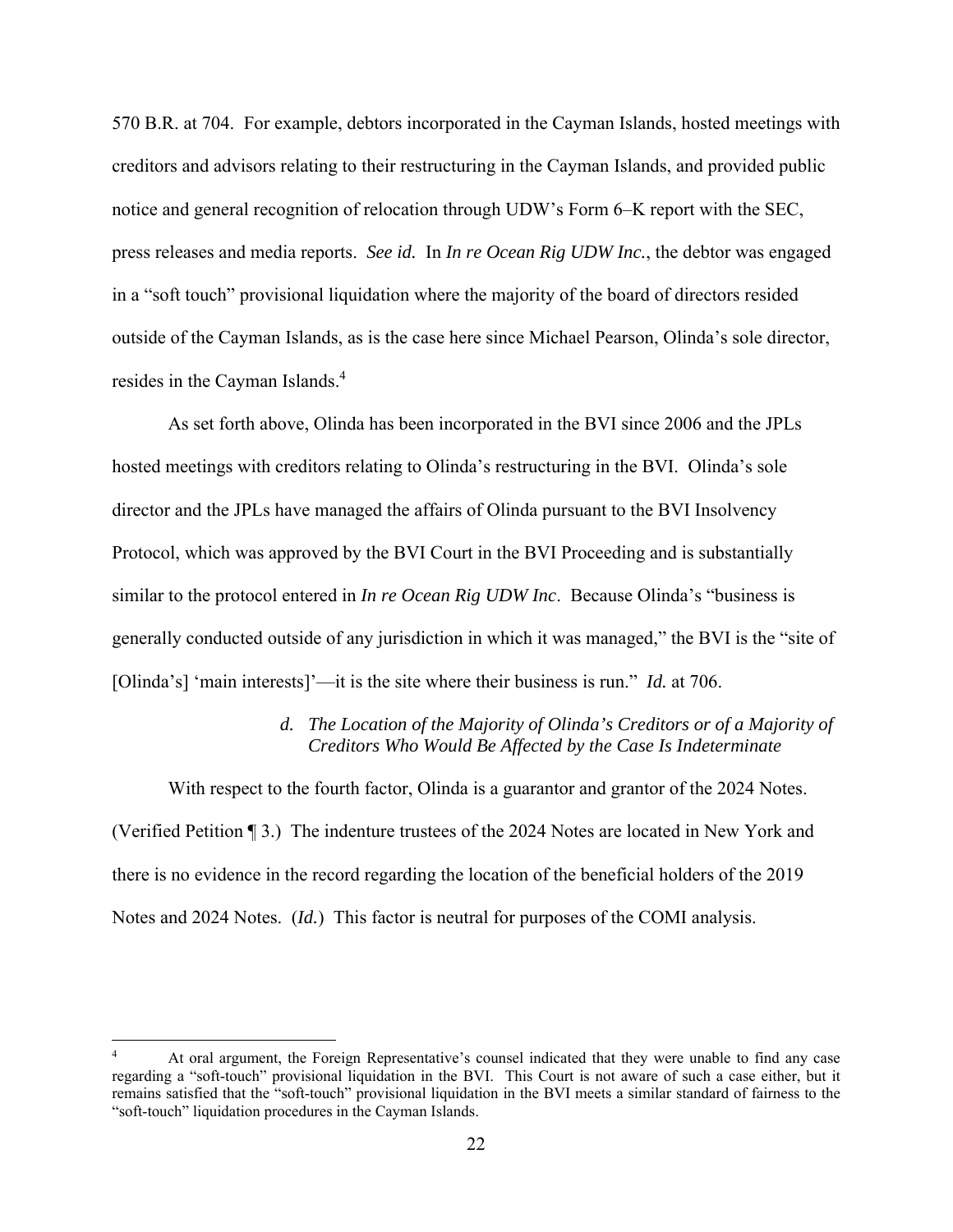#### *e. The Jurisdiction Whose Law Would Apply to Most Disputes*

By virtue of being incorporated in the BVI, Olinda is subject to the BVI's laws, regulations and jurisdiction, including with respect to corporate disputes. *See SPC Opinion* at 287. However, because of Olinda's operations on the high seas, it may be subject to other regulatory regimes. Nevertheless, this factor weighs in favor of a COMI in the BVI.

## *f. The Reasonable Expectation of Third Parties and Creditors*

Additionally, the Court may also consider the expectations of creditors and third parties in determining COMI. *See SPC Opinion* at 262; *Fairfield Sentry II*, 714 F.3d at 130 ("The relevant principle . . . is that the COMI lies where the debtor conducts its regular business, so that the place is ascertainable to third parties."); *In re British Am. Ins. Co*., 425 B.R. 884, 912 (Bankr. S.D. Fla. 2010) ("The location of a debtor's COMI should be readily ascertainable by third parties."). Courts consider whether there is any "objective evidence that could provide interested parties with notice that a debtor's COMI was in a particular jurisdiction other than the place of its registered office." *SPC Opinion* at 274. For creditors, such evidence may include: disclosures in offering memoranda and indentures. *See id.* (citing *In re Oi Brasil Holdings Cooperatief U.A.*, 578 B.R. 169, 228–32 (Bankr. S.D.N.Y. 2017) (reviewing offering memorandum to establish noteholder expectations as part of a COMI analysis); *In re Suntech Power Holdings Co., Ltd.*, 520 B.R. at 418 (considering terms of indenture to establish expectations regarding likely location of a restructuring as part of a COMI analysis)).

 Here, Olinda's scheme creditors understood Olinda's COMI to be in the BVI. The Verified Petition was filed over a year after the BVI Proceeding began, and the appointment of JPLs had been advertised, putting those who had dealings with Olinda on notice to correspond with the JPLs. In addition, the Verified Petition provides that a majority of the 2024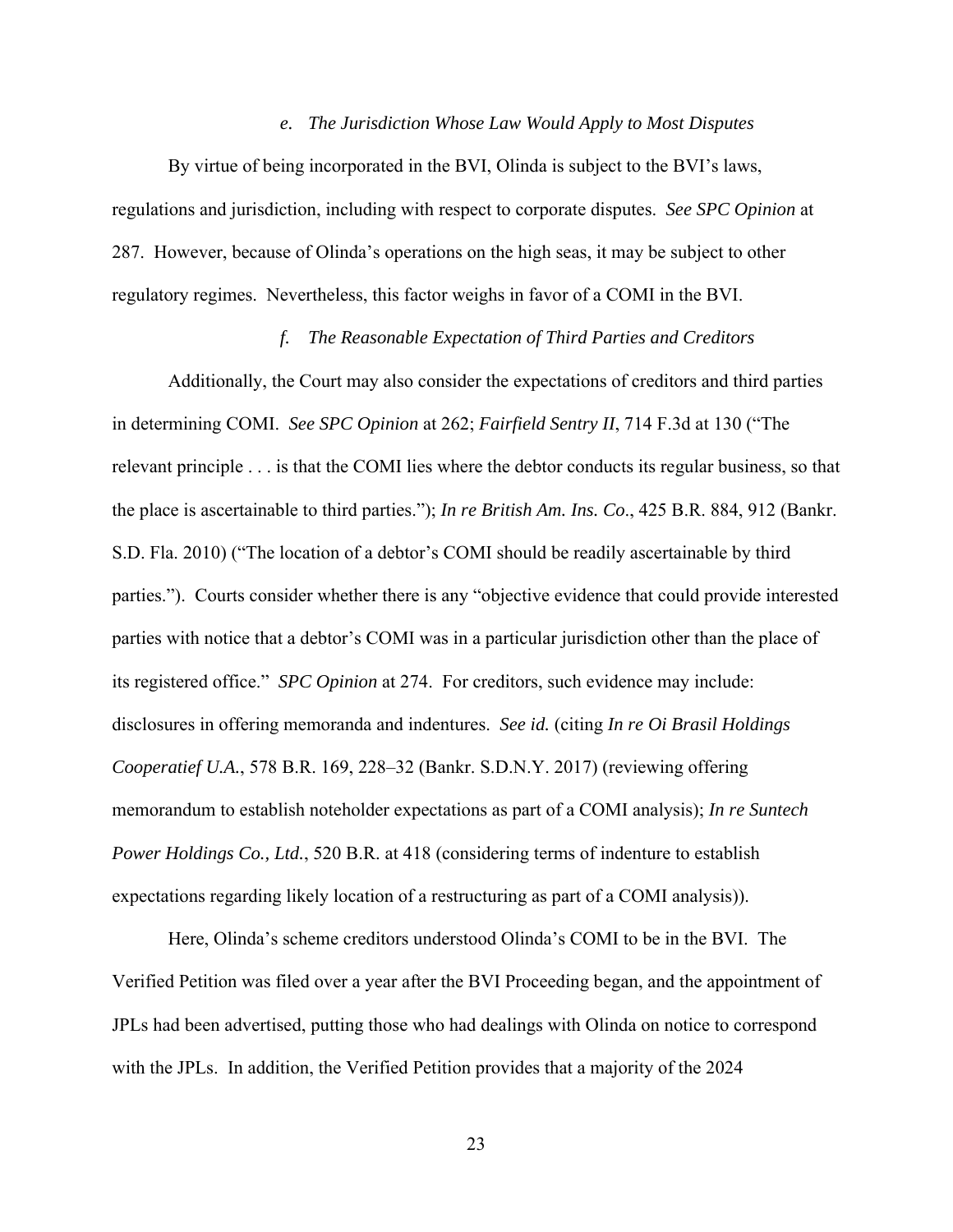Noteholders—Olinda's only scheme creditor constituency—had expressly required Olinda to centralize its restructuring in the BVI. (Verified Petition ¶ 58.)

Disclosures in the debt documents for the Restructured 2024 Notes for which Olinda is a guarantor also provided creditors with objectively determinable evidence that Olinda's COMI was BVI. An offering memorandum issued on July 17, 2019 in connection with a rights offering for certain of the Restructured 2024 Notes—*i.e.*, the Rights Offering Memorandum—confirmed that Olinda was subject to provisional liquidation in the BVI and intended to restructure its guarantee in the BVI. (*Id.*; Rights Offering Memorandum at 5, 103 ("Olinda Star intends to restructure its indebtedness in a way that mirrors the RJ Proceedings (to the extent possible) by way of a restructuring process that is permissible under BVI law. Olinda Star remains in provisional liquidation and the joint provisional liquidators appointed on December 19, 2018 by the BVI court remain in place.").) Additionally, New Indentures (ECF Doc. # 2-4) expressly include insolvency laws of the BVI in the definitions of bankruptcy laws. (Verified Petition ¶ 19.) Thus, third party and creditors' expectations weigh in favor of finding that Olinda's COMI is the BVI.

#### *g. Creditor Support*

 Finally, creditor support also supports a finding of COMI in the BVI. *See SPhinX*, 351 B.R. at 117 ("Because their money is ultimately at stake, one generally should defer . . . to the creditors' acquiescence in or support of a proposed COMI . . . [for they] can . . . best determine how to maximize the efficiency of a . . . reorganization and, ultimately, the value of the debtor."). Olinda's scheme creditors overwhelmingly support Olinda's BVI restructuring. The BVI Scheme was approved by 100% of scheme creditors present and voting, and 82.99% of the scheme creditors by total value. (Verified Petition ¶ 22.) Moreover, the Consenting 2024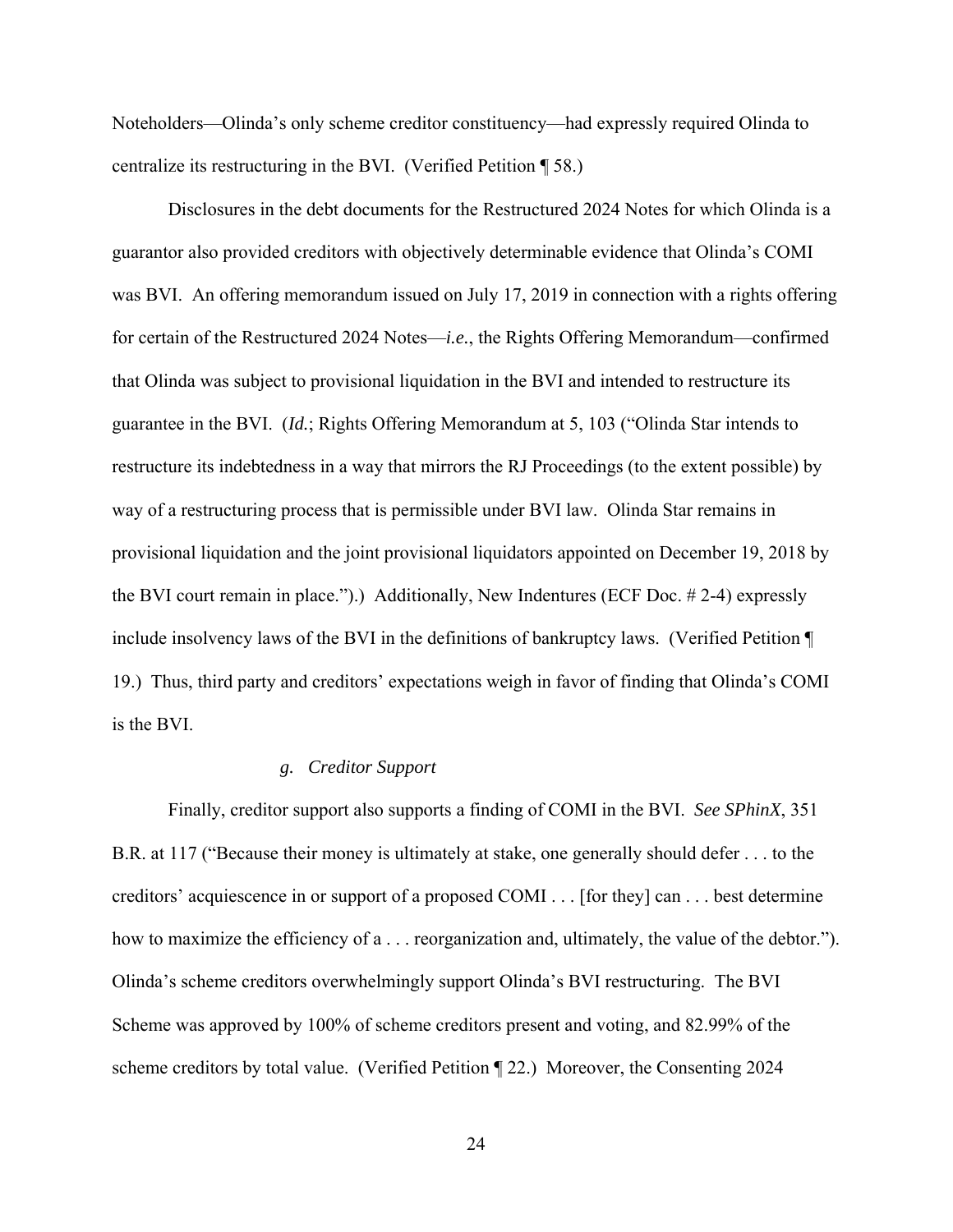Noteholders funded \$27 million of new money pursuant to the Rights Offering on the understanding that the Prior 2024 Notes Guarantee would be restructured in the BVI pursuant to the Olinda Term Sheet. (*Id.* ¶ 13.) No creditor has opposed recognition of the BVI Proceeding or the enforcement of the BVI Scheme. (*Id.* ¶ 59.)

 In addition to finding that Olinda's registered office is in the BVI, the Court finds that an analysis of the COMI factors also weighs in favor of a COMI in the BVI. Accordingly, the Court holds that BVI Proceeding is recognized as a foreign main proceeding.

### *2. The Foreign Representative Meets 1517(a)(2)'s Requirements*

A chapter 15 case is properly commenced by the filing of a petition for recognition by a "foreign representative." *See* 11 U.S.C. §§ 1504, 1515(a). The Bankruptcy Code defines a "foreign representative" as "a person or body, including a person or body appointed on an interim basis, authorized in a foreign proceeding to administer the reorganization or liquidation of the debtor's assets or affairs or to act as a representative of such foreign proceeding." 11 U.S.C. § 101(24). This Court has previously found that offshore provisional liquidators qualify as "foreign representatives" within the meaning of section 101(24). *See, e.g.*, *In re Ocean Rig UDW Inc.*, 570 B.R. at 701 (recognizing Cayman Islands JPLs as foreign representatives); *accord Fairfield Sentry I*, 2011 U.S. Dist. LEXIS 105770, at \*8 (noting that it was undisputed that BVI provisional liquidators were foreign representatives).

The Petitioner is a "person" as defined under 11 U.S.C.  $\S$  101(41). The Petitioner was appointed and is duly authorized and empowered by the BVI Court to: (1) administer the provisional liquidation of Olinda's assets and affairs, (2) implement the BVI Scheme in her capacity as JPL and scheme administrator, and (3) serve as foreign representative in this chapter 15 case. (Verified Petition ¶ 47.) The Petitioner is also an officer of the BVI Court. (*Id.*)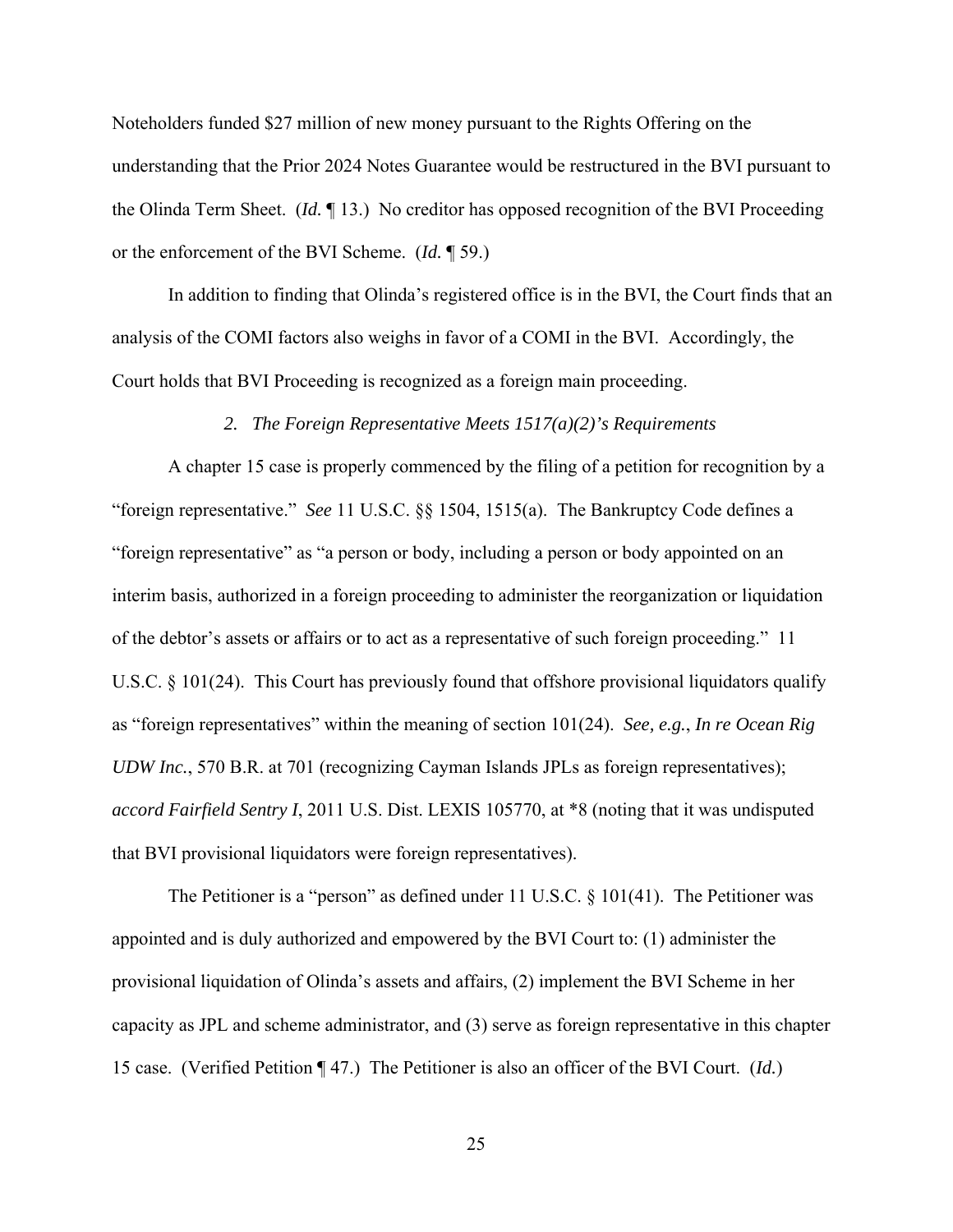Therefore, the Petitioner is a proper "foreign representative" within the meaning of section 101(24) of the Bankruptcy Code with respect to Olinda, and thus section 1517(a)(2) of the Bankruptcy Code is satisfied.

## *3. The Petition Meets the Additional Requirements of Section 1515*

Olinda's chapter 15 case meets the additional requirements of section 1515 of the Bankruptcy Code. *See* 11 U.S.C. § 1517(a)(3). The Verified Petition was filed pursuant to section 1515(a) and includes all disclosures and documents required by sections 1515(b) and (c). (*See* Carroll Declaration, Ex. B (attaching a certified copy of the decision commencing the BVI Proceeding and appointing the Foreign Representative and a certificate from the BVI Proceeding affirming the existence of the foreign proceeding, as required by section 1515(b)); Verified Petition, Ex. 4 (attaching Petitioner's statement identifying all foreign proceedings with respect to the debtor that are known to the foreign representative pursuant to section  $1515(c)$ .

## **C. Discretionary Relief Pursuant to Sections 1521, 1507, and 105 of the Bankruptcy Code**

Pursuant to sections 1521 and 1507 of the Bankruptcy Code, the Petitioner requests that this Court (1) grant full force and effect to the BVI Scheme within the territorial jurisdiction of the United States; (2) issue a permanent injunction enjoining actions that would interfere with the implementation of the BVI Scheme and BVI Sanction Order, (3) direct the Directed Parties<sup>5</sup> to take any and all lawful actions that may be necessary to give effect to and implement the BVI Scheme and (4) exculpate the JPLs (including, for the avoidance of doubt, the Petitioner as

<sup>5</sup> Collectively, the Directed Parties are (i) Eleanor Fisher in her capacity as joint provisional liquidator of the Debtor and scheme administrator of the BVI Scheme; (ii) Paul Pretlove in his capacity as joint provisional liquidator of the Debtor; (iii) Wilmington Trust, National Association ("Wilmington Trust"), in its capacity as the indenture trustee of the Prior 2024 Notes, the Restructured 2024 Notes and as indenture trustee under the Prior 2024 Notes Indenture and the New Indentures; (iv) the Depository Trust Company ("DTC") in its capacity as record holder of the Prior 2024 Notes and the Restructured 2024 Notes; (iv) Euroclear Bank S.A./N.V. ("Euroclear") and Clearstream Banking, société anonyme ("Clearstream");and (vi) D.F. King & Co., Inc. in its capacity as information agent.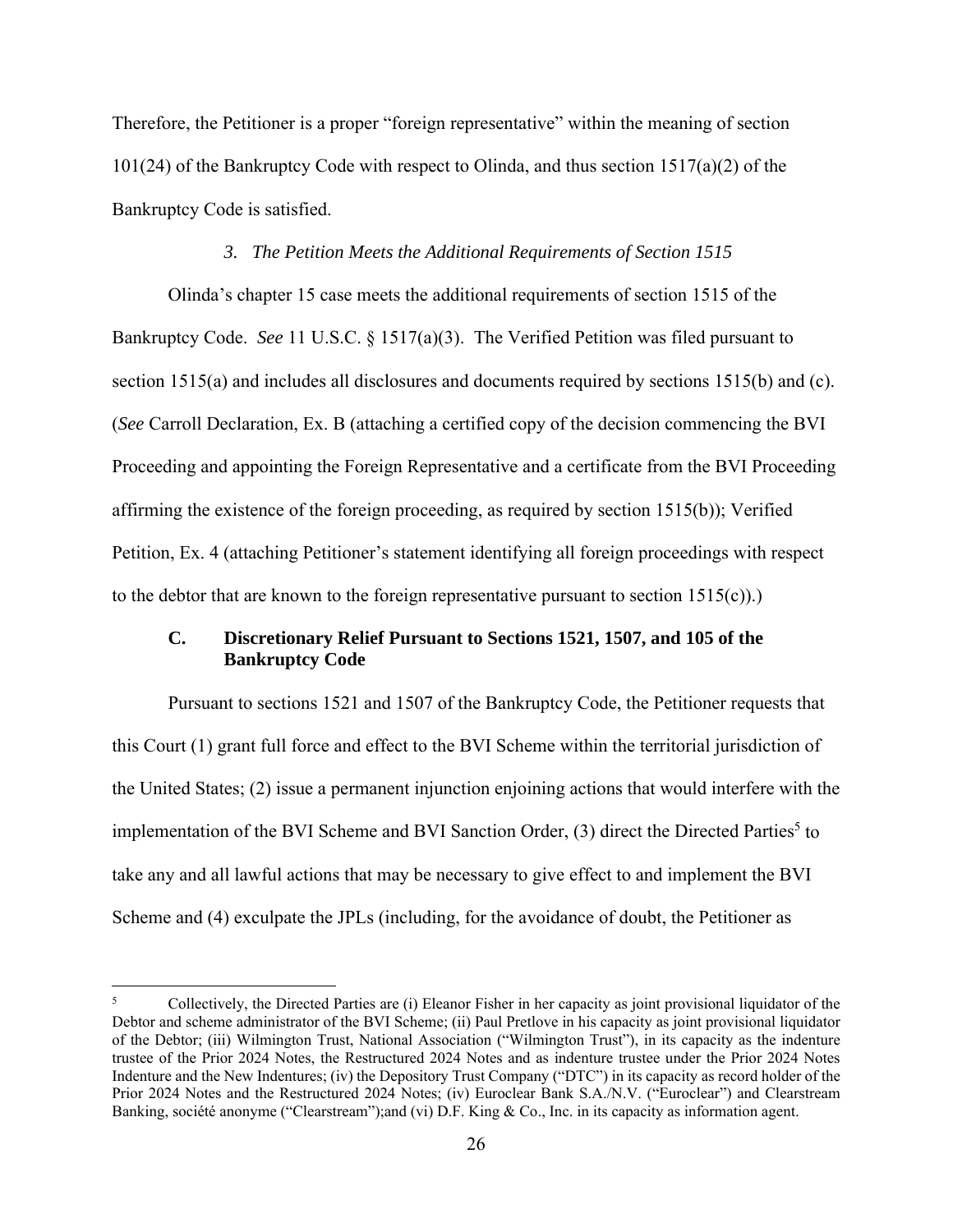Scheme Administrator) and Directed Parties from liability on the terms set forth in the Proposed Order. (Verified Petition ¶ 64.)

Section 1521(a) outlines the discretionary relief a court may order upon recognition. 11 U.S.C. § 1521(a). "The discretion that is granted is 'exceedingly broad,' since a court may grant 'any appropriate relief' that would further the purposes of chapter 15 and protect the Debtor's assets and the interests of creditors," provided that the interests of creditors and other interested entities are sufficiently protected. *In re Atlas Shipping A/S*, 404 B.R. 726, 740 (Bankr. S.D.N.Y. 2009) (citing 11 U.S.C. §§ 1521(a), 1522(a)). In *In re Atlas Shipping A/S*, this Court described "sufficient protection" as embodying three basic principles: "the just treatment of all holders of claims against the bankruptcy estate, the protection of U.S. claimants against prejudice and inconvenience in the processing of claims in the [foreign] proceeding, and the distribution of proceeds of the [foreign] estate substantially in accordance with the order prescribed by U.S. law." 404 B.R. at 740 (citing *In re Artimm S.r.l.*, 335 B.R. 149, 160 (C.D. Cal. 2005) (analyzing under  $\S 304(c)$  of the old Code but noting that analysis would be "essentially the same" under § 1521(b) of the current Code)).

In addition to section 1521's provisions regarding "any appropriate relief," section 1507(b) provides that a court:

> [i]n determining whether to provide additional assistance . . . shall consider whether such additional assistance, consistent with the principles of comity, will reasonably assure—(1) just treatment of all holders of claims against or interests in the debtor's property; (2) protection of claim holders in the United States against prejudice and inconvenience in the processing of claims in such foreign proceeding; (3) prevention of preferential or fraudulent dispositions of property of the debtor; (4) distribution of proceeds of the debtor's property substantially in accordance with the order prescribed by this title; and (5) if appropriate, the provision of an opportunity for a fresh start for the individual that such foreign proceeding concerns.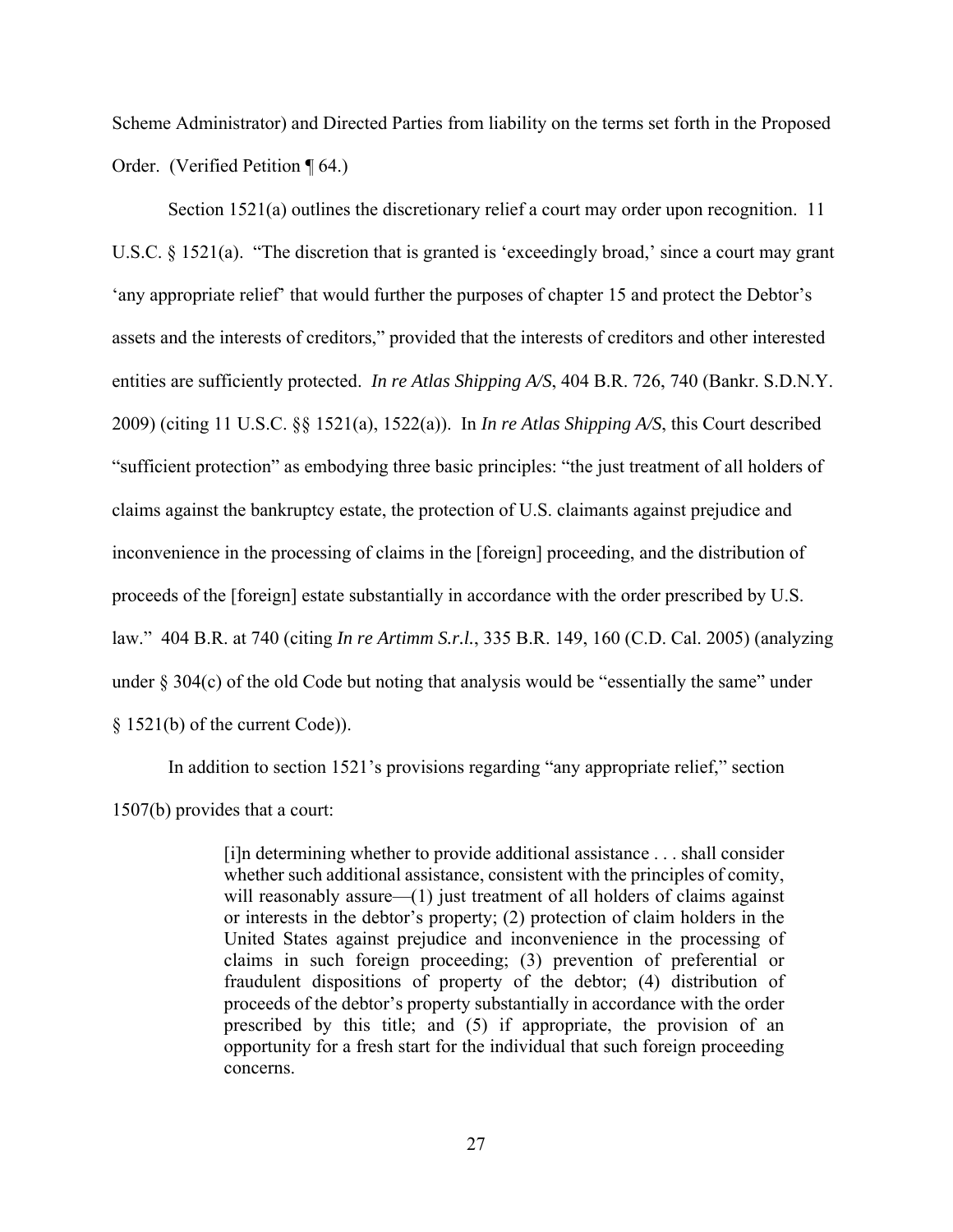11 U.S.C. § 1507(b). "Pursuant to section 1507, the court is authorized to grant any 'additional assistance' available under the Bankruptcy Code or under 'other laws of the United States,' provided that such assistance is consistent with the principles of comity and satisfies the fairness considerations set forth in section 1507(b)." *In re Agrokor d.d*., 591 B.R. 163, 188–89 (Bankr. S.D.N.Y. 2018) (quoting *In re Rede Energia S.A.*, 515 B.R. 69, 90 (Bankr. S.D.N.Y. 2014)). "As with section 1521, relief under section 1507 may include recognition and enforcement of a plan approved by a foreign court." *Id*. (citing *In re Rede Energia S.A.*, 515 B.R. at 94–95).

This Court has indicated on several occasions that "[t]he interplay between the relief available under sections 1507 and 1521 is far from clear." *In re Avanti Comm'cns Grp. PLC*, 582 B.R. 603, 615–16 (Bankr. S.D.N.Y. 2018). The Fifth Circuit in *Ad Hoc Grp. of Vitro Noteholders v. Vitro SAB De CV (In re Vitro S.A.B. de CV)*, held that courts must

> first consider the specific relief enumerated under  $\S$  1521(a) and (b). If the relief is not explicitly provided for there, a court should then consider . . . § 1521's grant of any appropriate relief . . . [which is] relief previously available under Chapter 15's predecessor, § 304. Only if a court determines that the requested relief was not formerly available under  $\S 304$  should a court consider whether relief would be appropriate as "additional assistance" under § 1507.

701 F.3d 1031, 1054 (5th Cir. 2012)*.*

The Court concludes that Petitioner's request for discretionary relief comports with

sections 1521 and 1507 for the reasons set forth below.

*1. Enforcement of the BVI Scheme* 

"[T]he principal question in determining whether to recognize and enforce the [BVI

Scheme] under Chapter 15 ultimately boils down to a question of the appropriateness of granting

comity to the foreign court approval of the [BVI Scheme]." *In re Agrokor d.d*., 591 B.R. at 189*.*

Pursuant to section 1521, bankruptcy courts have "authority to enforce reorganization plans

approved in foreign proceedings." *See* 8 COLLIER ON BANKRUPTCY ¶ 1521.02 (16th ed. 2019).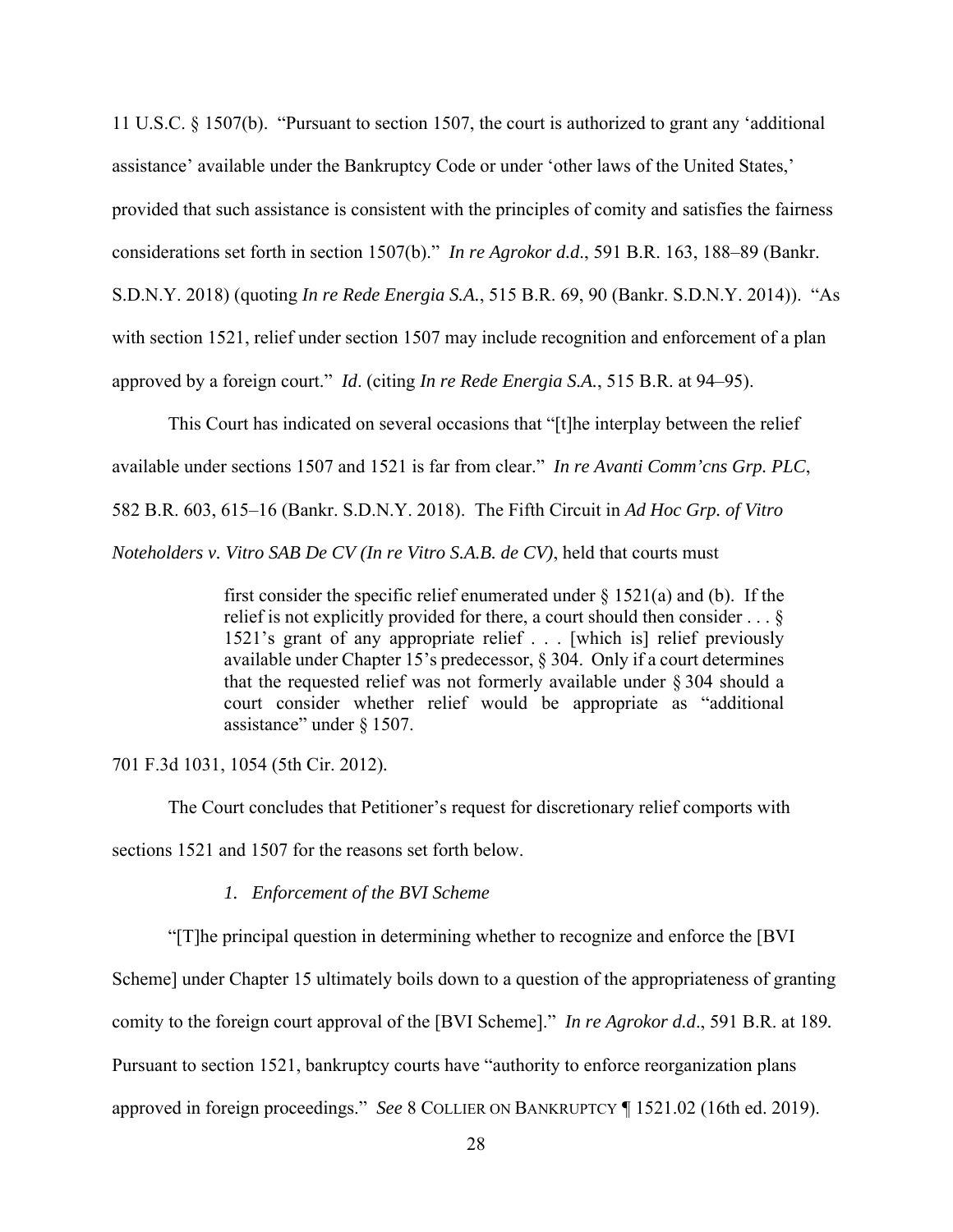In *Avanti*, this Court recognized and enforced a scheme of arrangement that was approved by creditors and the High Court of England and Wales. *See* 582 B.R. 617–19. The Court upheld the scheme of arrangement, noting that "Avanti's Scheme Creditors had a full and fair opportunity to vote on, and be heard in connection with, the Scheme. . . . The proceedings under UK law in the UK courts afford creditors a full and fair opportunity to be heard in a manner consistent with US due process standards." *Id*. at 618.

 The Court finds persuasive the Foreign Representative's argument that recognizing the BVI Scheme and the BVI Sanction Order is necessary and appropriate pursuant to section 1521 of the Bankruptcy Code. (Verified Petition ¶¶ 68–69.) This Court agrees that the United States and BVI share common-law traditions and fundamental principles of law, including an emphasis on procedural fairness. (*Id.* ¶ 69.) Scheme creditors received notice of Olinda's provisional liquidation proceedings and entry into the BVI Scheme. (*Id.*) Creditors had a full and fair opportunity to vote and be heard in connection with the BVI Scheme, consistent with U.S. due process standards. Moreover, the BVI Court has approved the BVI Scheme, issuing the Sanction Order after notice and a hearing. The matters considered by the BVI Court reflect the foreign court's similar sensitivity to issues of due process and just treatment of creditors considered by U.S. bankruptcy courts when approving reorganization plans.

## *2. Issuance of a Permanent Injunction*

The Court also agrees that the issuance of a permanent injunction against acts that would interfere with the BVI Scheme and BVI Sanction Order is also appropriates under section 1521. Pursuant to section 1521(e), this Court must apply the "standards, procedures and limitations applicable to an injunction" in chapter 15 cases with respect to relief requested under sections  $1521(a)(1)$ ,  $(2)$ ,  $(3)$  and  $(6)$ . 11 U.S.C. § 1521 $(e)$ . This Court has granted permanent injunctions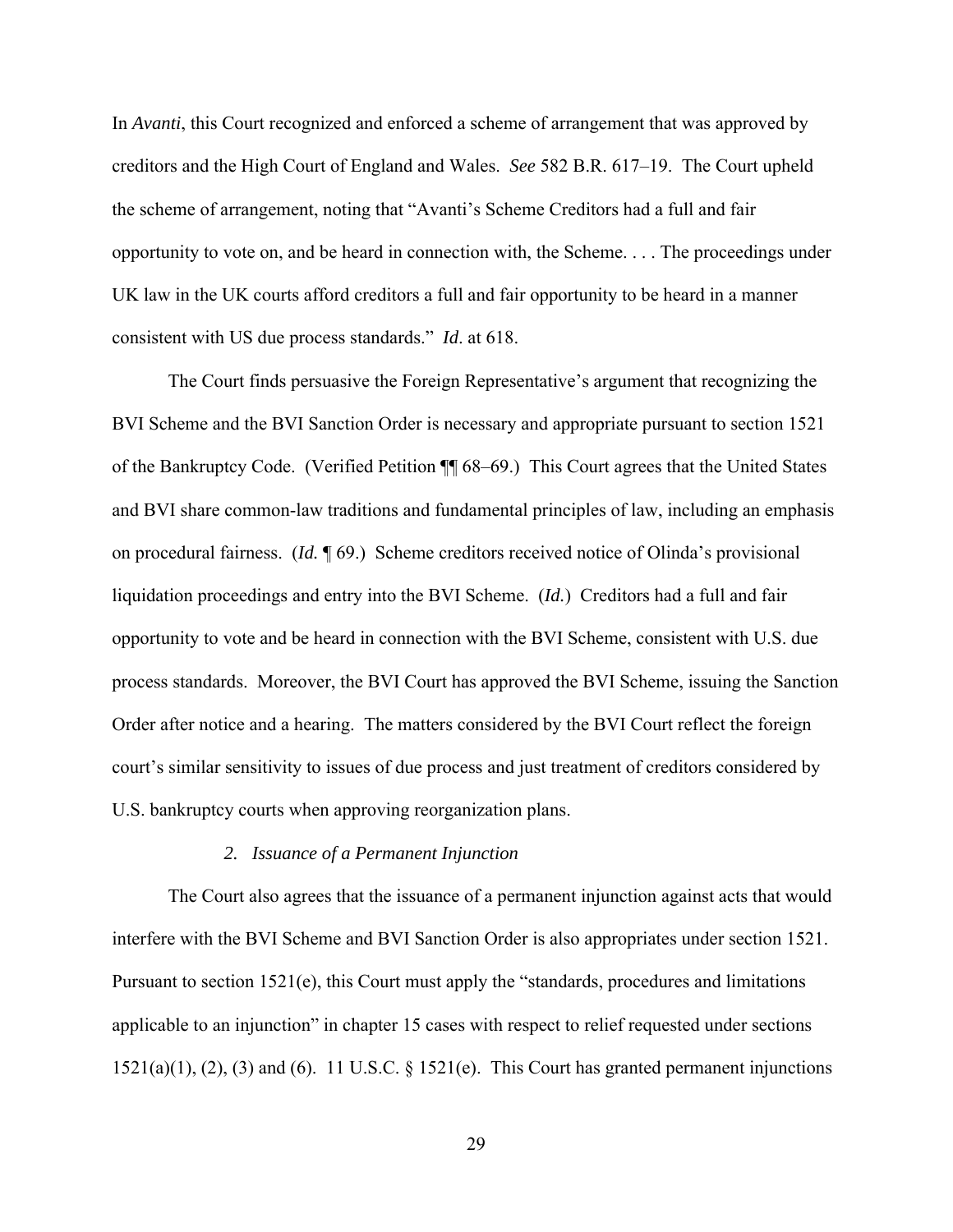in several cases to support proper implementation of a scheme of arrangement. *See, e.g.*, *In re Avanti*, Case No. 18-10458 (MG), ECF Doc. # 7 (Bankr. S.D.N.Y. Apr. 6, 2018); *In re Ocean Rig*, No. 17-10736 (MG), ECF Doc. # 153 (Bankr. S.D.N.Y. Sept. 20, 2017).

This Court finds persuasive that there is a threat of irreparable harm without an injunction because one or more persons or entities could take action that is inconsistent with or in contravention of the terms of the BVI Scheme, including seeking to enforce the accelerated Prior 2024 Notes Guarantee against Olinda in New York, jeopardizing Olinda's contracts and resources. (Verified Petition ¶ 72.)

# *3. Directing the Directed Parties to Take Required Action Under the BVI Scheme*

The Petitioner's request for the Court's assistance in directing the Directed Parties to carry out all actions required by the BVI Scheme is also consistent with section 1521(a). As this Court stated in *In re Invesora Electrica de Buenos Aires S.A.*, such relief "will give a clear direction and authority under United State[s] law to the [Directed Parties] to carry out the requirements of the [BVI Scheme]" and will therefore benefit Olinda and its estate. 560 B.R. 650, 657 (Bankr. S.D.N.Y. 2016).

### *4. Exculpation of the JPLs and Directed Parties*

Exculpating the JPLs and Directed Parties is also appropriate under the circumstances and consistent with relief granted in other chapter 15 cases. *See In re Oi S.A*., 587 B.R. 253, 269 n.3 (Bankr. S.D.N.Y. 2018); *In re Ocean Rig UDW Inc.*, No. 17-10736 (MG), ECF Doc. ## 122, 153 (Bankr. S.D.N.Y. Aug. 22, 2017). This Court agrees that such relief is necessary and appropriate to prevent interference with the consummation of the BVI Scheme, and issuance of the New 2024 Notes Guarantee because without such exculpations the ability of the JPLs and